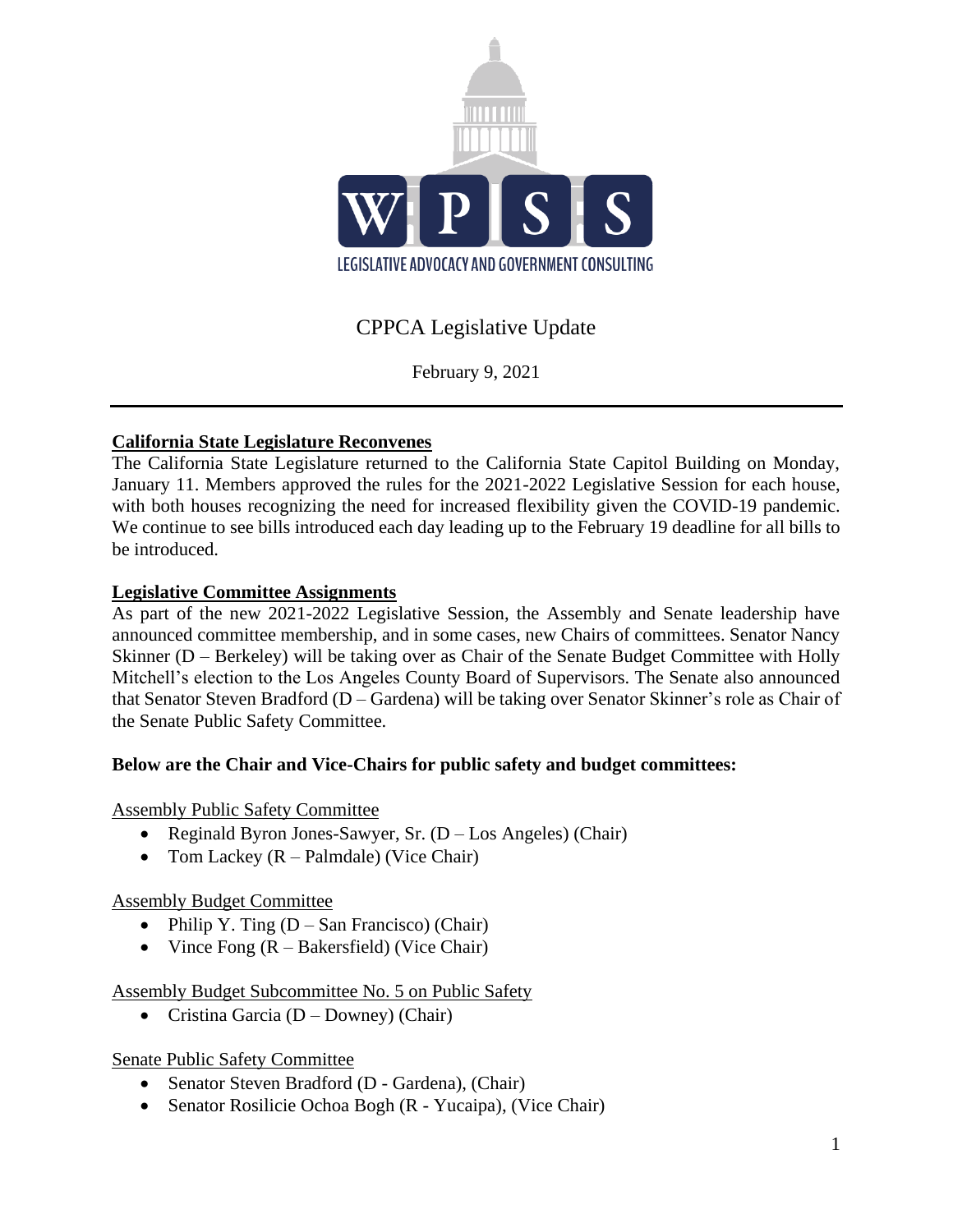Senate Budget and Fiscal Review Committee

- Senator Nancy Skinner (D Berkeley), (Chair)
- Senator Jim Nielsen (R Tehama), (Vice Chair)

Senate Budget Subcommittee #5 on Corrections, Public Safety, Judiciary, Labor and Transportation

• Senator María Elena Durazo (D - Los Angeles), (Chair)

#### **Recent Legislative Reports/Studies**

- Legislative Analyst's Office (LAO)
	- o [Budget: Funding for County Probation Departments](https://lao.ca.gov/handouts/crimjust/2021/2021-22-Budget-Funding-for-County-Probation-Departments-020221.pdf)
	- o [Budget: Correctional Staff Training Proposals](https://lao.ca.gov/handouts/crimjust/2021/2021-22-Budget-Correctional-Staff-Training-Proposals-020221.pdf)
	- o [Budget: Prison Maintenance and Repair Proposals](https://lao.ca.gov/handouts/crimjust/2021/2020-21-Budget-Prison-Maintenance-and-Repair-Proposals-020221.pdf)
- Office of the Inspector General
	- o [COVID-19 Review of CDCR: Part 3](https://www.oig.ca.gov/wp-content/uploads/2021/02/OIG-COVID-19-Review-Series-Part-3-%E2%80%93-Transfer-of-Patients-from-CIM.pdf)

#### **Bills of Interest**

Below is a list of bills that have been introduced thus far in the session that we are tracking on behalf of CPPCA. The Legislature has until February 19 for all bills to be introduced.

| <b>Measure</b>          | Topic                                                   | <b>Status</b>      | Summary                                                                                                                                                                                                                                                                                                                                                                                                                                                                                                                                                                                                                                                                                                                                                                                                                                                                                                      |
|-------------------------|---------------------------------------------------------|--------------------|--------------------------------------------------------------------------------------------------------------------------------------------------------------------------------------------------------------------------------------------------------------------------------------------------------------------------------------------------------------------------------------------------------------------------------------------------------------------------------------------------------------------------------------------------------------------------------------------------------------------------------------------------------------------------------------------------------------------------------------------------------------------------------------------------------------------------------------------------------------------------------------------------------------|
| AB17<br><b>Cooper D</b> | Peace officers:<br>disqualification from<br>employment. | to Com. on PUB. S. | Would disqualify a person from being a peace<br>officer if the person has been discharged from<br>the military for committing an offense that<br>$1/13/2021$ -Re-referred would have been a felony if committed in<br>California or if the person has been certified as<br>a peace officer and has had that certification<br>revoked by the Commission on Peace Officer<br>Standards and Training.                                                                                                                                                                                                                                                                                                                                                                                                                                                                                                           |
| AB26<br><b>Holden D</b> | force.                                                  | Com. on PUB. S.    | Current law requires each law enforcement<br>agency, on or before January 1, 2021, to<br>maintain a policy that provides a minimum<br>standard on the use of force. Current law<br>requires that policy, among other things, to<br>require that officers report potential excessive<br>force to a superior officer when present and<br>observing another officer using force that the<br>Peace officers: use of $\left 1/11/2021\right $ -Referred to officer believes to be unnecessary, and to<br>require that officers intercede when present<br>and observing another officer using force that<br>is clearly beyond that which is necessary, as<br>specified. This bill would require those law<br>enforcement policies to require those officers<br>to immediately report potential excessive<br>force, and to intercede when present and<br>observing an officer using excessive force, as<br>defined. |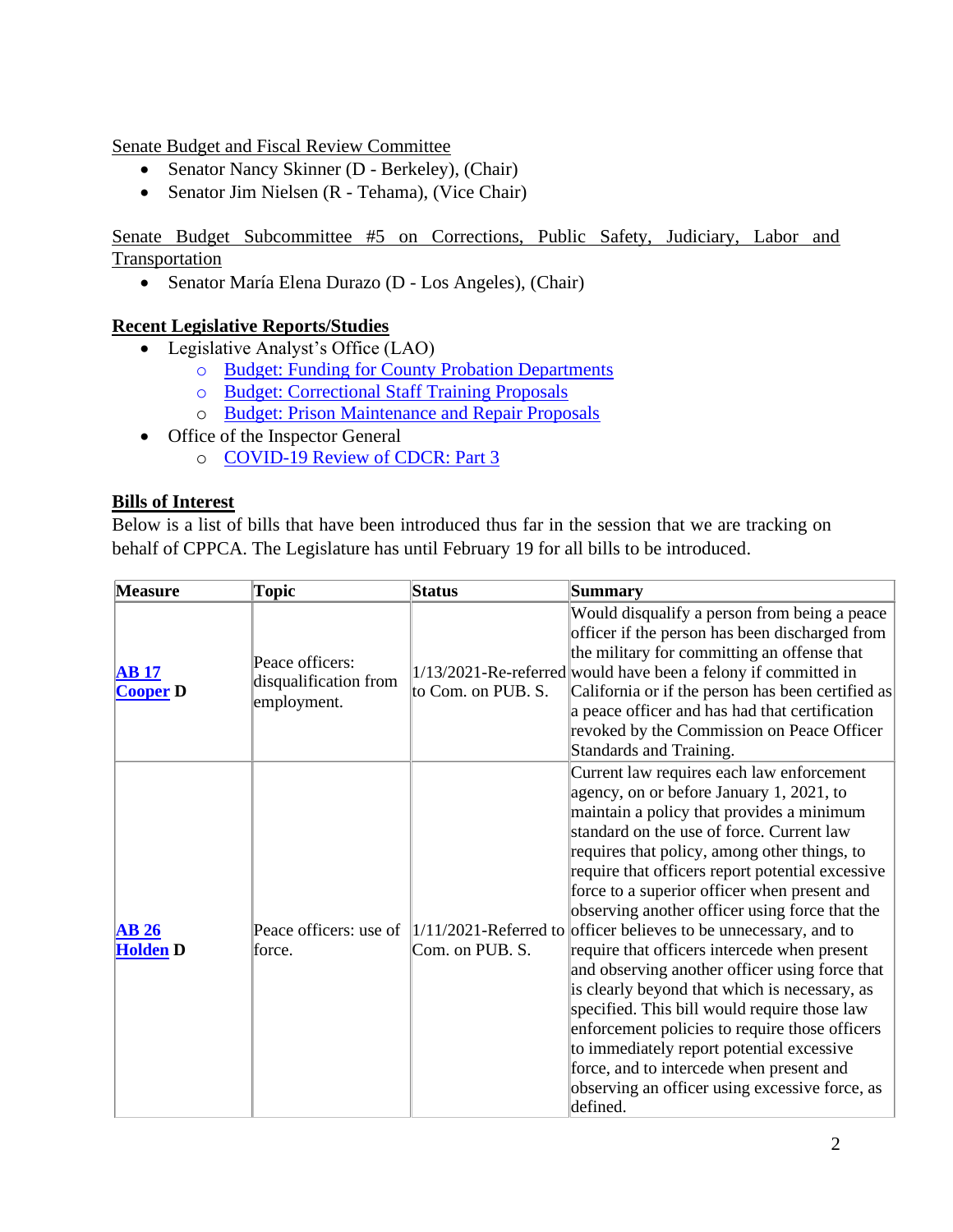| AB 27<br><b>Rivas, Luz D</b>        | Homeless children<br>and youths and<br>unaccompanied<br>youths: reporting. | Com. on ED.                                                           | Under current state law, public schools,<br>including charter schools, and county offices<br>of education are required to immediately<br>enroll a homeless child or youth seeking<br>enrollment, except as specified. Current law<br>requires a local educational agency liaison for<br>homeless children and youths to ensure that<br>public notice of the educational rights of<br>homeless children and youths is disseminated<br>in schools within the liaison's local<br>educational agency that provide services<br>1/11/2021-Referred to pursuant to the McKinney-Vento Homeless<br>Assistance Act. This bill would require a local<br>educational agency to ensure that each school<br>within the local educational agency identifies<br>all homeless children and youths and<br>unaccompanied youths, as defined, enrolled at<br>the school, administer a housing questionnaire,<br>as specified, for purposes of identifying<br>homeless children and youths and<br>unaccompanied youths, and annually provide<br>the housing questionnaire to all parents or<br>guardians of pupils and unaccompanied youths<br>of the local educational agency. |
|-------------------------------------|----------------------------------------------------------------------------|-----------------------------------------------------------------------|-------------------------------------------------------------------------------------------------------------------------------------------------------------------------------------------------------------------------------------------------------------------------------------------------------------------------------------------------------------------------------------------------------------------------------------------------------------------------------------------------------------------------------------------------------------------------------------------------------------------------------------------------------------------------------------------------------------------------------------------------------------------------------------------------------------------------------------------------------------------------------------------------------------------------------------------------------------------------------------------------------------------------------------------------------------------------------------------------------------------------------------------------------------|
| <b>AB 31</b><br><b>Lackey R</b>     | Child abuse.                                                               | 12/8/2020-From<br>printer. May be heard<br>in committee January<br>7. | Would state the intent of the Legislature to<br>enact legislation relating to child abuse and<br>neglect.                                                                                                                                                                                                                                                                                                                                                                                                                                                                                                                                                                                                                                                                                                                                                                                                                                                                                                                                                                                                                                                   |
| <b>AB38</b><br><b>Cooper D</b>      | Statewide bail<br>schedule.                                                | to Com. on PUB. S.                                                    | Would require the Judicial Council to prepare,<br>adopt, and annually revise a statewide bail<br>schedule for all bailable felony offenses and<br>for all misdemeanor and infraction offenses<br>1/15/2021-Re-referred except Vehicle Code infractions, as specified.<br>This bill would require that bail for a person<br>charged with 2 or more offenses be the amount<br>computed under the bail schedule for the<br>charge having the highest amount of bail,<br>except as provided.                                                                                                                                                                                                                                                                                                                                                                                                                                                                                                                                                                                                                                                                    |
| <b>AB</b> 46<br><b>Rivas, Luz D</b> | California Youth<br>Empowerment Act.                                       | $1/11/2021$ -Referred to<br>Coms. on A. & A.R.<br>and HUM. S.         | Would create the California Youth<br>Empowerment Act to address, among other<br>issues, the growing need to engage youth<br>directly with policymakers. The bill would<br>establish the California Youth Empowerment<br>Commission in state government consisting of<br>25 voting commissioners between 14 and 25<br>years of age and meeting specified<br>requirements, with 21 members appointed by<br>the Governor, 2 at-large members appointed<br>by the Senate Committee on Rules, and 2 at-<br>large members appointed by the Speaker of the                                                                                                                                                                                                                                                                                                                                                                                                                                                                                                                                                                                                         |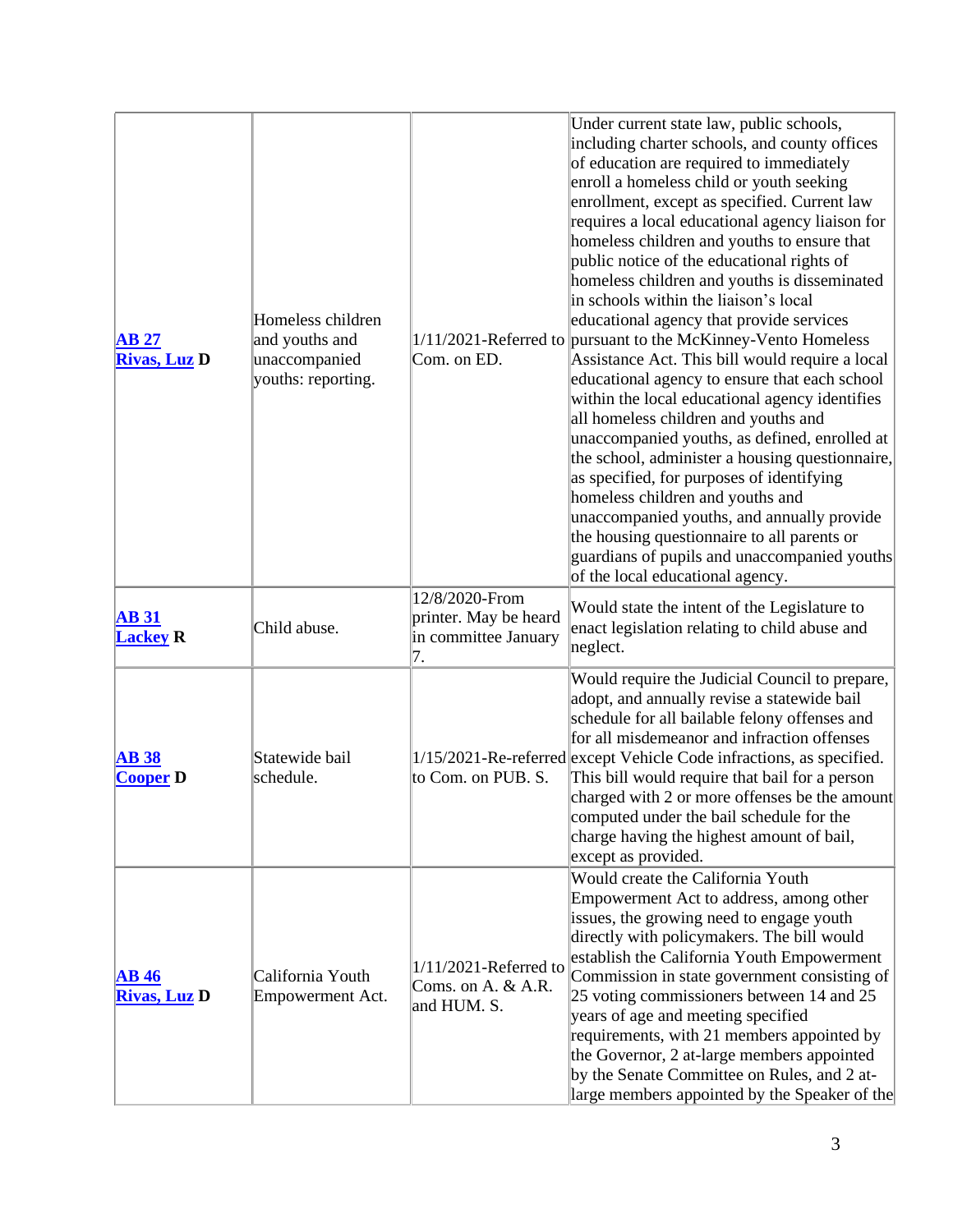|                       |                  |                          | Assembly, along with several ex officio,                              |
|-----------------------|------------------|--------------------------|-----------------------------------------------------------------------|
|                       |                  |                          | nonvoting members from various geographic                             |
|                       |                  |                          | regions of the state. The bill would establish                        |
|                       |                  |                          | the commission to be advisory in nature, for                          |
|                       |                  |                          |                                                                       |
|                       |                  |                          | the main purpose of providing meaningful                              |
|                       |                  |                          | opportunities for civic engagement to improve                         |
|                       |                  |                          | the quality of life for California's disconnected                     |
|                       |                  |                          | and disadvantaged youth.                                              |
|                       |                  |                          | Would prohibit the use of kinetic energy                              |
|                       |                  |                          | projectiles or chemical agents, as defined, by                        |
|                       |                  |                          | any law enforcement agency to disperse any                            |
|                       |                  |                          | assembly, protest, or demonstration, except in                        |
|                       |                  |                          | compliance with specified standards set by the                        |
|                       |                  |                          | bill, and would prohibit their use solely due to                      |
|                       |                  |                          | a violation of an imposed curfew, verbal                              |
|                       |                  |                          | threat, or noncompliance with a law                                   |
|                       | Law enforcement: |                          | enforcement directive. The bill would prohibit                        |
| <b>AB</b> 48          | kinetic energy   |                          | $1/11/2021$ -Referred to the use of chloroacetophenone tear gas or 2- |
| Gonzalez,             | projectiles and  | Com. on PUB. S.          | chlorobenzalmalononitrile gas by law                                  |
| <b>Lorena</b> D       | chemical agents. |                          | enforcement agencies to disperse any                                  |
|                       |                  |                          | assembly, protest, or demonstration. The bill                         |
|                       |                  |                          | would include in the standards for the use of                         |
|                       |                  |                          | kinetic energy projectiles and chemical agents                        |
|                       |                  |                          | to disperse gatherings the requirement that,                          |
|                       |                  |                          | among other things, those weapons only be                             |
|                       |                  |                          | used to defend against a threat to life or                            |
|                       |                  |                          | serious bodily injury to any individual,                              |
|                       |                  |                          | including a peace officer.                                            |
|                       |                  |                          | Would disqualify a person from being                                  |
|                       |                  |                          | employed as a peace officer if that person has                        |
|                       |                  |                          | been convicted of, or has been adjudicated by                         |
|                       |                  |                          | a military tribunal as having committed an                            |
|                       |                  |                          | $1/11/2021$ -Referred to offense that would have been a felony if     |
| <b>AB 60</b>          | Law enforcement. |                          | committed in this state. The bill would also                          |
| <b>Salas D</b>        |                  | Com. on PUB. S.          |                                                                       |
|                       |                  |                          | disqualify any person who has been certified                          |
|                       |                  |                          | as a peace officer by the Commission on Peace                         |
|                       |                  |                          | Officer Standards and Training and has had                            |
|                       |                  |                          | that certification revoked by the commission.                         |
|                       |                  |                          | Current law requires peace officers in this state                     |
|                       |                  |                          | to meet specified minimum standards,                                  |
|                       |                  |                          | including age and education requirements.                             |
|                       |                  |                          | This bill would increase the minimum                                  |
| <b>AB 89</b>          | Peace officers:  | $1/11/2021$ -Referred to | qualifying age from 18 to 25 years of age. This                       |
| <b>Jones-Sawyer D</b> | minimum          | Com. on PUB. S.          | bill would permit an individual under 25 years                        |
|                       | qualifications.  |                          | of age to qualify for employment as a peace                           |
|                       |                  |                          | officer if the individual has a bachelor's or                         |
|                       |                  |                          | advanced degree from an accredited college or                         |
|                       |                  |                          | university. The bill would provide legislative                        |
|                       |                  |                          | findings in support of the measure.                                   |
| <b>AB</b> 90          | Consumer credit  |                          | $1/11/2021$ -Referred to Current state law requires a consumer credit |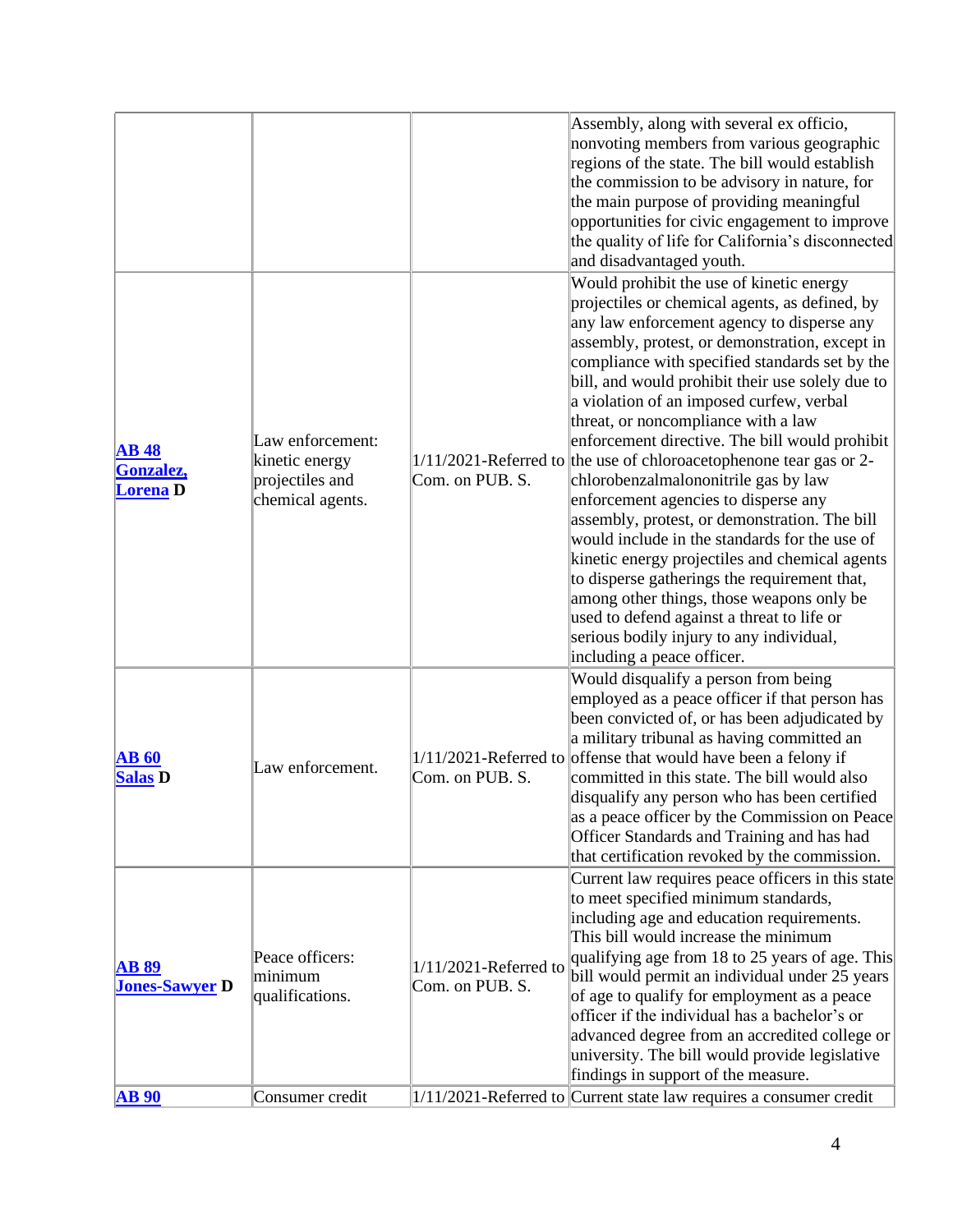| <b>Valladares R</b>   | reports: security      | Com. on $B. & F.$                       | reporting agency to place a security freeze on    |
|-----------------------|------------------------|-----------------------------------------|---------------------------------------------------|
|                       | freezes: protected     |                                         | the provision of consumer reports for certain     |
|                       | consumers.             |                                         | protected consumers, as defined, if specified     |
|                       |                        |                                         | requirements are met. For these purposes,         |
|                       |                        |                                         | existing law defines a "protected consumer" as    |
|                       |                        |                                         | including, among others, an individual under      |
|                       |                        |                                         | the jurisdiction of a county welfare department   |
|                       |                        |                                         | or a county probation department who has          |
|                       |                        |                                         | been placed in foster care and is under 16        |
|                       |                        |                                         | years of age at the time the security freeze      |
|                       |                        |                                         | request is made. This bill would revise the       |
|                       |                        |                                         | definition of a protected consumer, as            |
|                       |                        |                                         | described above, to include individuals under     |
|                       |                        |                                         | the jurisdiction of a county welfare department   |
|                       |                        |                                         | or a county probation department who have         |
|                       |                        |                                         | been placed in foster care and are under 18       |
|                       |                        |                                         | years of age at the time the security freeze      |
|                       |                        |                                         | request is made.                                  |
|                       |                        |                                         | Current law establishes the Commission on         |
|                       |                        |                                         | Correctional Peace Officer Standards and          |
|                       |                        | 12/8/2020-From<br>printer. May be heard | Training (CPOST) within the Department of         |
|                       |                        |                                         | Corrections and Rehabilitation and requires       |
| <b>AB</b> 94          |                        |                                         | the CPOST to develop, approve, and monitor        |
| <b>Jones-Sawyer D</b> | Correctional officers. | in committee January                    | standards for the selection and training of state |
|                       |                        | 7.                                      | correctional peace officers. This bill would      |
|                       |                        |                                         | state the intent of the Legislature to enact      |
|                       |                        |                                         | legislation to require all correctional officers  |
|                       |                        |                                         | to receive annual mental health evaluations.      |
|                       |                        |                                         | Current law, until January 1, 2027, authorizes    |
|                       |                        |                                         | the governing board of a community college        |
|                       |                        |                                         | district to enter into a College and Career       |
|                       |                        |                                         | Access Pathways (CCAP) partnership with the       |
|                       |                        |                                         | governing board of a school district or the       |
|                       |                        | 1/11/2021-Read first                    | governing body of a charter school with the       |
| <b>AB</b> 102         | College and Career     | time. Referred to                       | goal of developing seamless pathways from         |
| <b>Holden</b> D       | Access Pathways        | Coms. on HIGHER                         | high school to community college for career       |
|                       | partnerships.          | ED. and ED.                             | technical education or preparation for transfer,  |
|                       |                        |                                         | improving high school graduation rates, or        |
|                       |                        |                                         | helping high school pupils achieve college and    |
|                       |                        |                                         | career readiness. This bill would extend those    |
|                       |                        |                                         | provisions related to CCAP partnerships           |
|                       |                        |                                         | indefinitely. The bill would also make            |
|                       |                        |                                         | nonsubstantive changes.                           |
|                       |                        |                                         | Current law, until January 1, 2027, authorizes    |
|                       | Pupil instruction:     | 1/11/2021-Read first                    | the governing board of a community college        |
| <b>AB</b> 103         | College and Career     | time. Referred to                       | district to enter into a College and Career       |
| <b>Holden</b> D       | <b>Access Pathways</b> | Coms. on HIGHER                         | Access Pathways (CCAP) partnership with the       |
|                       | partnerships: county   | ED. and ED.                             | governing board of a school district or the       |
|                       | offices of education.  |                                         | governing body of a charter school with the       |
|                       |                        |                                         | goal of developing seamless pathways from         |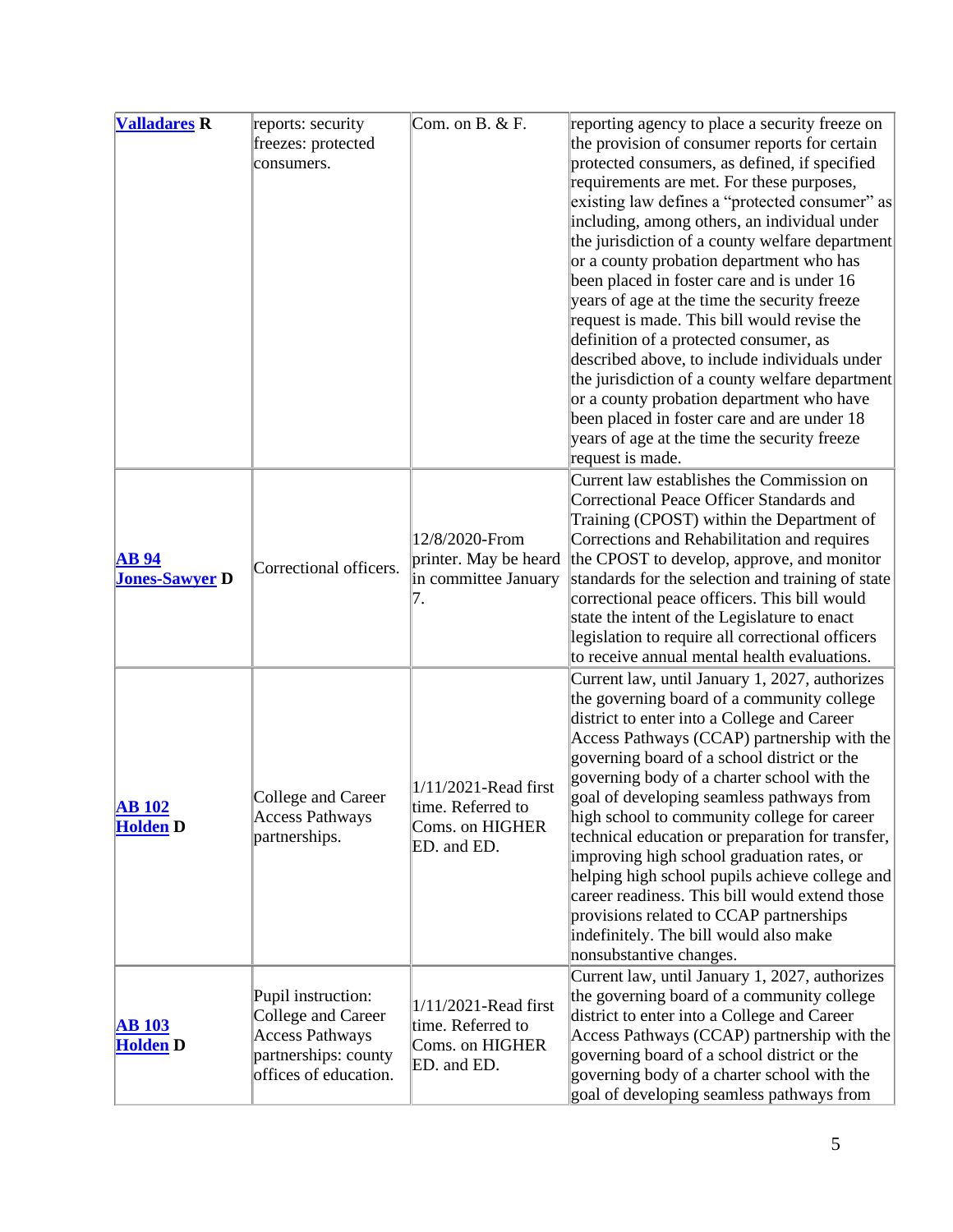|                                         |                                |                                                                                | high school to community college for career<br>technical education or preparation for transfer,<br>improving high school graduation rates, or<br>helping high school pupils achieve college and<br>career readiness. This bill would specify that<br>"high school," as used in the bill, includes a<br>community school, continuation high school,<br>or juvenile court school.                                                                                                                                                                                                                                                                                                                                                                                  |
|-----------------------------------------|--------------------------------|--------------------------------------------------------------------------------|------------------------------------------------------------------------------------------------------------------------------------------------------------------------------------------------------------------------------------------------------------------------------------------------------------------------------------------------------------------------------------------------------------------------------------------------------------------------------------------------------------------------------------------------------------------------------------------------------------------------------------------------------------------------------------------------------------------------------------------------------------------|
| <b>AB</b> 110<br><b>Petrie-Norris D</b> | Fraudulent claims:<br>inmates. | 1/11/2021-Read first<br>time. Referred to<br>Coms. on $P$ . & C.P.<br>and INS. | Would require the Department of Corrections<br>and Rehabilitation to provide the names and<br>social security numbers of current inmates to<br>the Employment Development Department for<br>the purposes of preventing payments on<br>fraudulent claims for unemployment<br>compensation benefits. The bill would also<br>require a county to provide the names and<br>social security numbers of inmates currently<br>serving a sentence in the county's jail to the<br>Employment Development Department for<br>those same purposes. The bill would require<br>the names and social security numbers to be<br>provided to the Employment Development<br>Department on the first of every month and<br>upon the Employment Development<br>Department's request. |
| <b>AB 112</b><br><b>Holden D</b>        | Medi-Cal eligibility.          | $1/11/2021$ -Read first<br>time. Referred to<br>Com. on HEALTH.                | Would require the suspension of Medi-Cal<br>benefits to an inmate of a public institution<br>who is not a juvenile to end on the date they<br>are no longer an inmate of a public institution<br>or 3 years from the date they become an<br>inmate of a public institution, whichever is<br>sooner. The bill would also require the<br>suspension of Medi-Cal benefits to an inmate<br>of a public institution who is a juvenile on the<br>date that the individual is no longer an inmate<br>of a public institution or 3 years after the date<br>the individual is no longer an eligible juvenile<br>under federal law, whichever is sooner.                                                                                                                   |
| <b>AB</b> 124<br><b>Kamlager D</b>      | Sentencing.                    | 1/11/2021-Read first<br>time. Referred to<br>Com. on PUB. S.                   | Current law, until January 1, 2022, authorizes<br>the court, when a judgment of imprisonment is<br>imposed and specifies 3 possible terms, to pick<br>the term that best serves the interests of<br>justice. Current law, after January 1, 2022,<br>requires the court, in those circumstances, to<br>impose the middle term unless there are<br>circumstances in aggravation or mitigation of<br>the crime. This bill would, until January 1,<br>2022, require the court, when selecting the<br>term that best serves the interests of justice, to<br>consider if the inmate experienced intimate                                                                                                                                                               |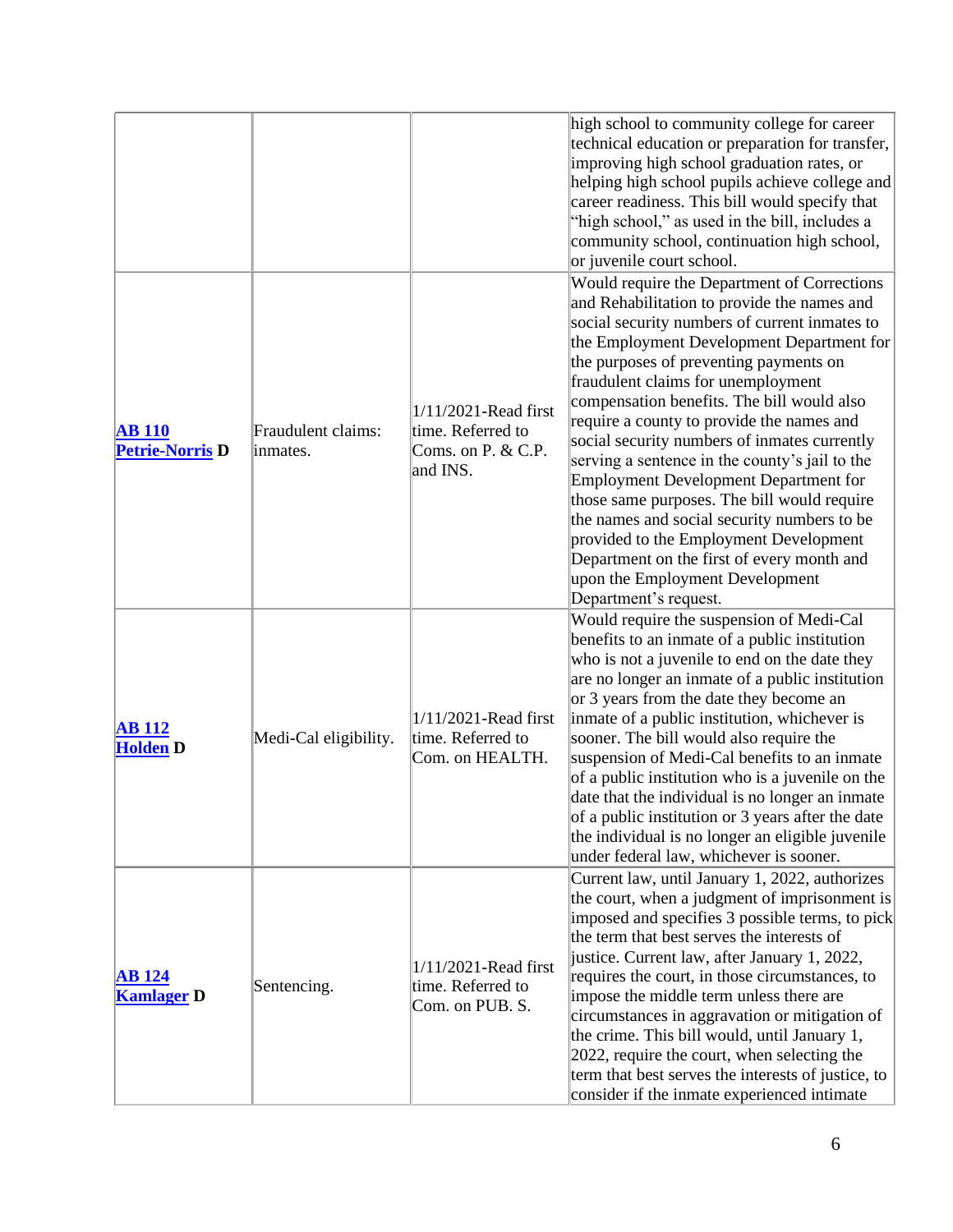|                                    |                                                                       |                                                                 | partner violence, commercial sex trafficking,<br>commercial sexual exploitation, or human<br>trafficking, and if the trauma of those<br>experiences was a contributing factor to the<br>defendant's criminal behavior that would<br>make a sentence other than the lowest possible<br>sentence unduly harsh. The bill would, after<br>January 1, 2022, require the court to consider<br>those factors in mitigation of the crime.                                                                                                                                                                                                                                                                                                                                                                                                                                                                                                                                                                 |
|------------------------------------|-----------------------------------------------------------------------|-----------------------------------------------------------------|---------------------------------------------------------------------------------------------------------------------------------------------------------------------------------------------------------------------------------------------------------------------------------------------------------------------------------------------------------------------------------------------------------------------------------------------------------------------------------------------------------------------------------------------------------------------------------------------------------------------------------------------------------------------------------------------------------------------------------------------------------------------------------------------------------------------------------------------------------------------------------------------------------------------------------------------------------------------------------------------------|
| <b>AB</b> 127<br><b>Kamlager D</b> | Arrest warrants:<br>declaration of<br>probable cause.                 | $1/11/2021$ -Read first<br>time. Referred to<br>Com. on PUB. S. | Current law governs the procedure for issuing<br>a warrant of arrest by a magistrate. If a<br>declaration of probable cause is made by a<br>peace officer, existing law requires the<br>magistrate to issue a warrant of probable cause<br>for the arrest of the defendant described in the<br>declaration only if the magistrate is satisfied<br>that there is probable cause that the offense<br>described in the declaration has been<br>committed and that the defendant has<br>committed the offense. Current law allows the<br>issuing magistrate to examine the person<br>seeking the warrant and any witnesses the<br>person may produce under oath. Current law<br>provides additional requirements for making<br>and signing the declaration of probable cause,<br>as specified. This bill would make these<br>requirements applicable whenever a<br>declaration of probable cause is made to a<br>magistrate, without regard to whether the<br>declaration is made by a peace officer. |
| <b>AB 216</b><br><b>Ramos D</b>    | Peace officers:<br>firearms:<br>establishment serving<br>the public.  | $1/28/2021$ -Referred to<br>Com. on PUB. S.                     | Would make it unlawful for an establishment<br>serving the public to prohibit or otherwise<br>restrict a peace officer from carrying a weapon<br>on the establishment's premises that the peace<br>officer is authorized to carry, regardless of<br>whether the peace officer is engaged in the<br>actual discharge of the officer's duties while<br>carrying the weapon. The bill would make a<br>first offense punishable as an infraction by a<br>fine not exceeding \$500, and as a<br>misdemeanor for a 2nd or subsequent<br>violation, punishable by imprisonment in a<br>county jail not exceeding 6 months, by a fine<br>not exceeding \$1,000, or by both that fine and<br>imprisonment. By creating a new crime, this<br>bill would impose a state-mandated local<br>program.                                                                                                                                                                                                           |
| AB 226<br><b>Ramos D</b>           | Children's crisis<br>psychiatric residential<br>treatment facilities. | $1/28/2021$ -Referred to<br>Com. on HUM. S.                     | Would amend the California Community Care<br>Facilities Act and related CalWORKs<br>provisions to instead use the term "children's                                                                                                                                                                                                                                                                                                                                                                                                                                                                                                                                                                                                                                                                                                                                                                                                                                                                |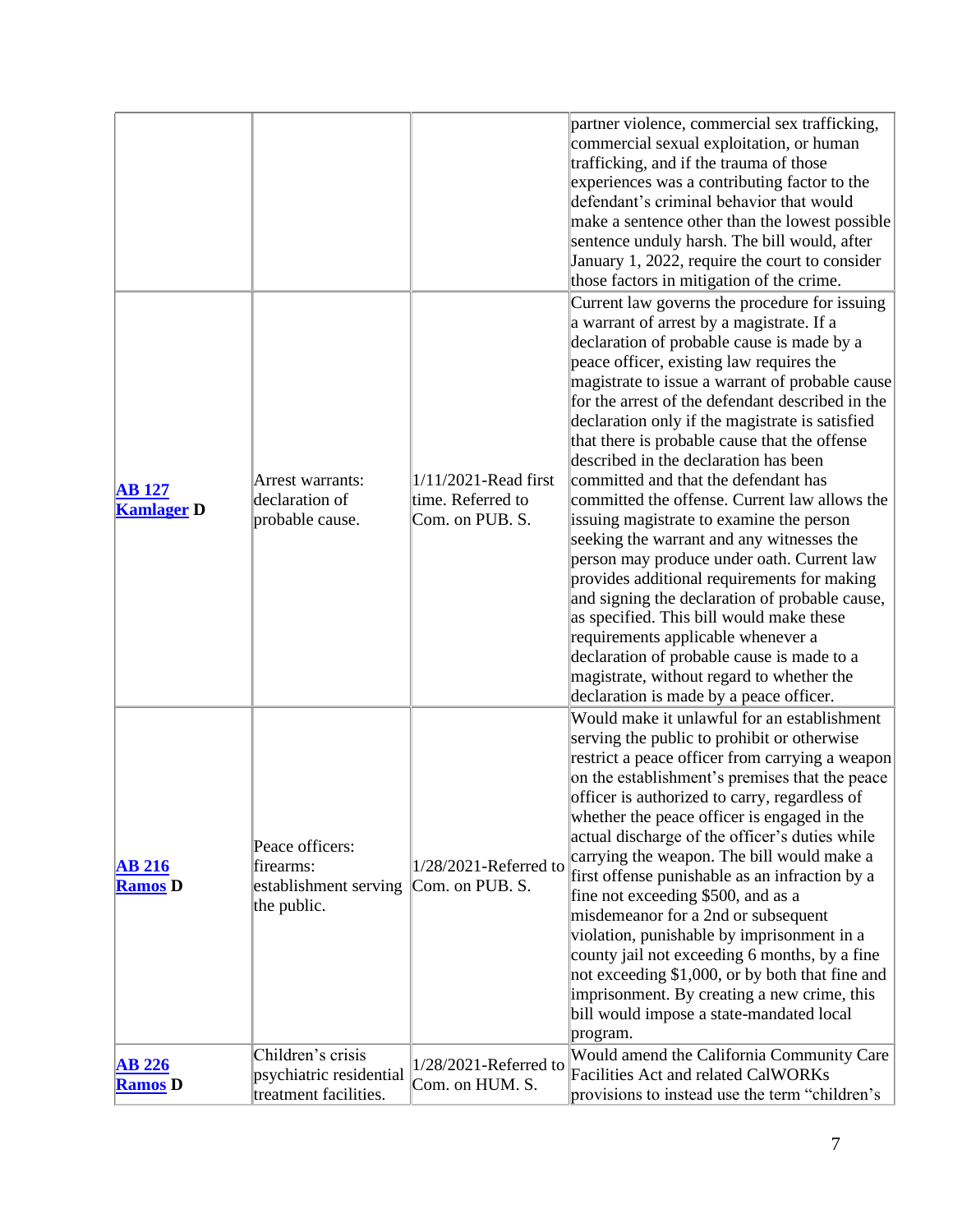|                                     |                                                                                                       |                                                                   | crisis psychiatric treatment facility." The bill<br>would delete the requirement for residential<br>mental health program approval and instead<br>require a children's crisis psychiatric<br>residential treatment facility to obtain and<br>have in good standing a certification that<br>conforms to federal Medicaid psychiatric<br>residential treatment facility requirements and<br>makes the facility eligible for federal<br>reimbursement as a Medicaid psychiatric<br>residential treatment facility, as specified.                                                                                                                                                                                                                                                                               |
|-------------------------------------|-------------------------------------------------------------------------------------------------------|-------------------------------------------------------------------|-------------------------------------------------------------------------------------------------------------------------------------------------------------------------------------------------------------------------------------------------------------------------------------------------------------------------------------------------------------------------------------------------------------------------------------------------------------------------------------------------------------------------------------------------------------------------------------------------------------------------------------------------------------------------------------------------------------------------------------------------------------------------------------------------------------|
| <b>AB 228</b><br><b>Rodriguez D</b> | property: firearms.                                                                                   | Theft: receiving stolen  1/28/2021-Referred to<br>Com. on PUB. S. | Under current law, theft of any property of a<br>value exceeding \$950 is grand theft and is<br>punishable as either a misdemeanor or a<br>felony. Under current law, theft of any<br>firearm, regardless of value, is grand theft and<br>is punishable as a felony. This bill would,<br>upon approval by the voters, make knowingly<br>buying or receiving a stolen firearm, as<br>specified, regardless of the value of the<br>firearm, punishable as either a misdemeanor or<br>a felony.                                                                                                                                                                                                                                                                                                                |
| <b>AB 229</b><br><b>Holden D</b>    | Use of force<br>instruction: private<br>security guards: alarm Com. on B. & P.<br>company responders. |                                                                   | The Private Security Services Act prohibits a<br>person required to be registered as a security<br>guard from engaging in specified conduct,<br>including, but not limited to, carrying or using<br>a firearm unless they possess a valid and<br>current firearms permit. The law requires a<br>successful applicant for a firearm qualification<br>$1/28/2021$ -Referred to complete a specified course in the<br>carrying and use of firearms. This bill would,<br>in addition, prohibit them from carrying or<br>using a firearm or baton unless the security<br>guard is an employee of a private patrol<br>operator licensee, and commencing January 1,<br>2023, would require the course in the carrying<br>and use of firearms to include training in the<br>appropriate use of force, as specified. |
| <b>AB 234</b><br><b>Ramos</b> D     | Office of Suicide<br>Prevention                                                                       | Com. on HEALTH.                                                   | Current law authorizes the State Department<br>of Public Health to establish the Office of<br>Suicide Prevention within the department, and<br>requires the office to perform specified duties,<br>including providing information and technical<br>1/28/2021-Referred to assistance to statewide and regional partners<br>regarding best practices on suicide prevention<br>policies and programs and reporting on<br>progress to reduce rates of suicide, and<br>authorize the office to apply for and use<br>federal, state, and foundation grants. This bill<br>would remove the limitation that, should the                                                                                                                                                                                            |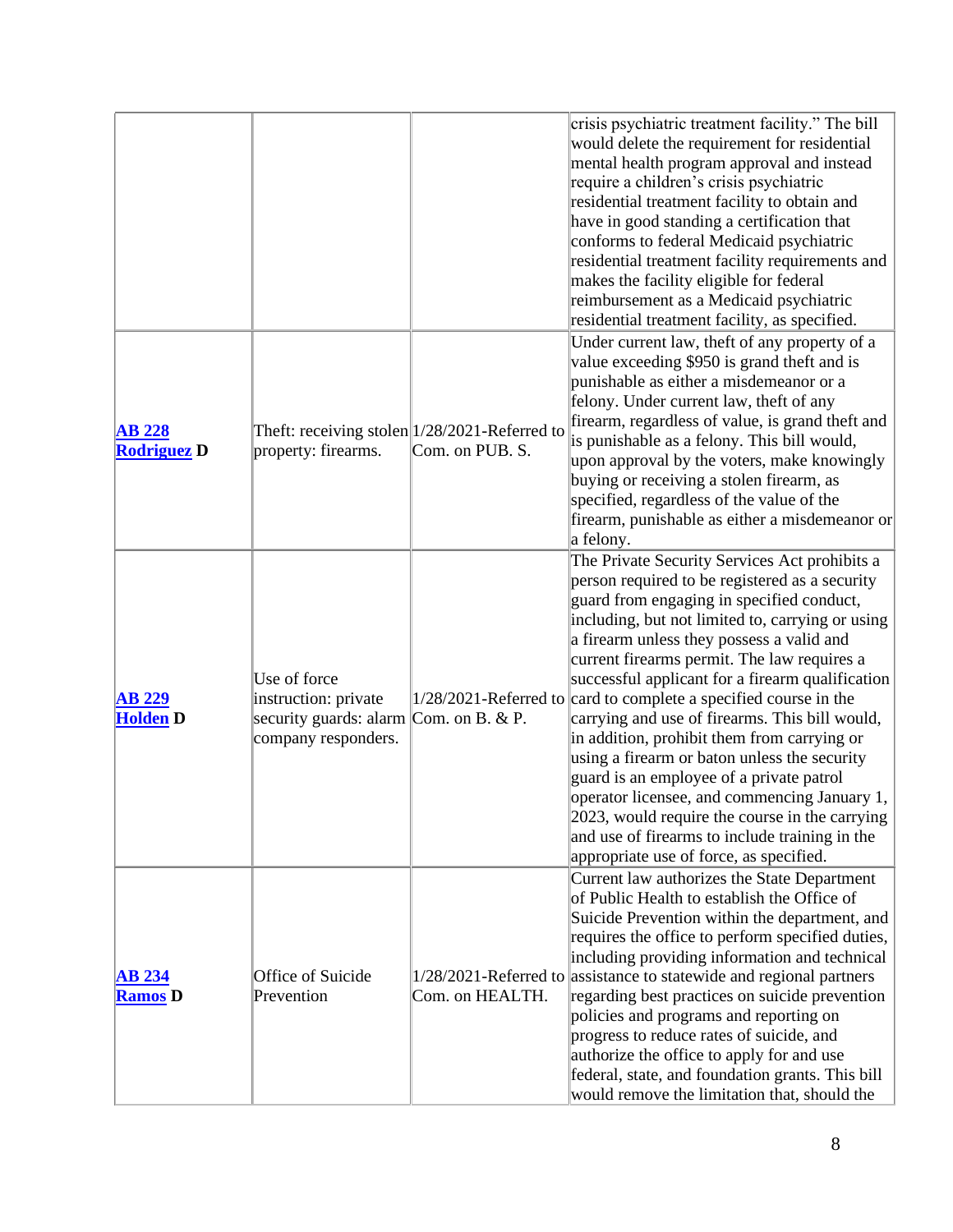|                                        |                                                             |                                                                         | office be established, all duties and<br>responsibilities of the office be carried out<br>using existing staff and resources.                                                                                                                                                                                                                                                                                                                                                                                                                                                                                                                                                                                                                                                                                                                                                                                  |
|----------------------------------------|-------------------------------------------------------------|-------------------------------------------------------------------------|----------------------------------------------------------------------------------------------------------------------------------------------------------------------------------------------------------------------------------------------------------------------------------------------------------------------------------------------------------------------------------------------------------------------------------------------------------------------------------------------------------------------------------------------------------------------------------------------------------------------------------------------------------------------------------------------------------------------------------------------------------------------------------------------------------------------------------------------------------------------------------------------------------------|
| <b>AB 254</b><br><b>Jones-Sawyer D</b> | Contraband in state<br>prisons.                             | 1/15/2021-From<br>printer. May be heard<br>in committee February<br>14. | Would express the intent of the Legislature to<br>enact legislation to reduce contraband use<br>within prisons under CDCR's jurisdiction.                                                                                                                                                                                                                                                                                                                                                                                                                                                                                                                                                                                                                                                                                                                                                                      |
| $AB$ 256<br><b>Kalra</b> D             | Criminal procedure:<br>discrimination.                      | $1/28/2021$ -Referred to<br>Com. on PUB. S.                             | Current law prohibits the state from seeking a<br>criminal conviction or sentence on the basis of<br>race, ethnicity, or national origin, as specified,<br>and, in a case in which judgment has not been<br>entered prior to January 1, 2021, allows a<br>petition to be filed alleging a violation of that<br>prohibition. Current law authorizes a court that<br>finds a violation of that prohibition to impose<br>specified remedies, including, among other<br>things, modifying the judgment and<br>resentencing the defendant. This bill would<br>authorize that petition to be filed for cases in<br>which a judgment was entered prior to January<br>1, 2021. The bill would additionally make<br>other technical changes.                                                                                                                                                                            |
| <b>AB 261</b><br><b>Seyarto R</b>      | Authorized<br>emergency vehicles.                           | Com. on TRANS.                                                          | Would permit an authorized emergency<br>vehicle to operate on an HOV lane if specified<br>conditions are met, including, among others,<br>that the vehicle is being driven while<br>$1/28/2021$ -Referred to responding to, or returning from, an urgent or<br>emergency call and the driver of the vehicle<br>determines that the use of the HOV lane will<br>likely improve the arrival time of the<br>authorized emergency vehicle and its delivery<br>of essential public safety services.                                                                                                                                                                                                                                                                                                                                                                                                                 |
| <b>AB 262</b><br><b>Patterson R</b>    | Human trafficking:<br>vacatur relief for<br>victims: fines. | Com. on PUB. S.                                                         | Current law allows a person who was arrested<br>or convicted of a nonviolent offense while<br>they were a victim of human trafficking to<br>petition the court for vacatur relief. Current<br>law requires the petitioner to establish by clear<br>and convincing evidence that the arrest and<br>conviction was the direct result of being a<br>victim of human trafficking. Current law<br>$1/28/2021$ -Referred to requires that a petition be made and heard<br>within a reasonable time after the person has<br>ceased to be a victim of human trafficking, or<br>within a reasonable time after the petitioner<br>has sought services, whichever is later.<br>Current law allows a petitioner, or the<br>petitioner's attorney, to be excused from<br>appearing in person at a hearing on the petition<br>only if the court finds a compelling reason<br>why the petitioner cannot attend, in which case |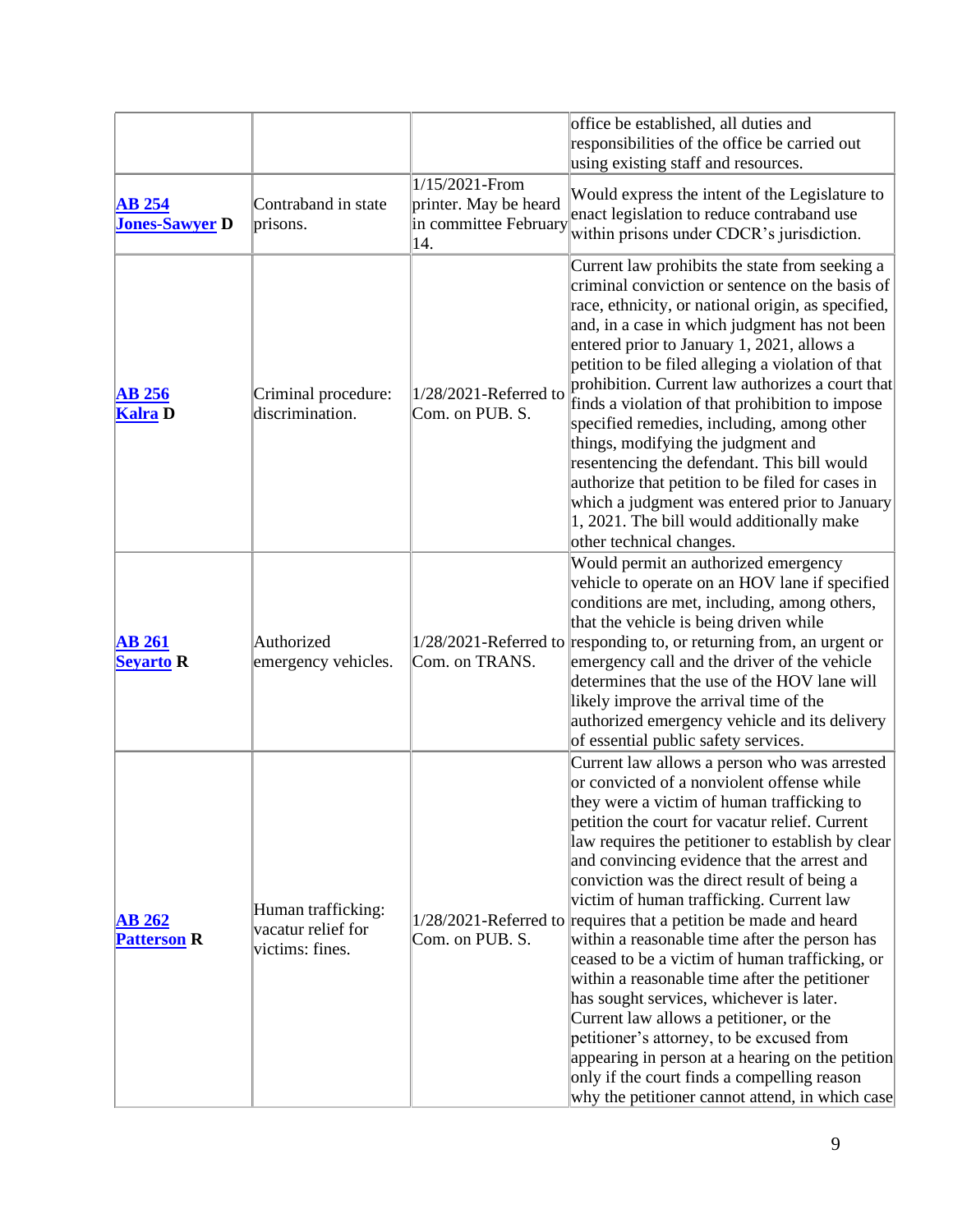|                                      |                                                                      |                                             | existing law allows the petitioner to appear by<br>electronic means. This bill would prohibit a<br>court from refusing to hear the petition on the<br>basis of the petitioner's outstanding fines and<br>fees or the petitioner's failure to meet the<br>conditions of probation.                                                                                                                                                                                                                                                                                                                                                                                                                                                                                                                                                      |
|--------------------------------------|----------------------------------------------------------------------|---------------------------------------------|----------------------------------------------------------------------------------------------------------------------------------------------------------------------------------------------------------------------------------------------------------------------------------------------------------------------------------------------------------------------------------------------------------------------------------------------------------------------------------------------------------------------------------------------------------------------------------------------------------------------------------------------------------------------------------------------------------------------------------------------------------------------------------------------------------------------------------------|
| <b>AB 266</b><br><b>Cooper D</b>     | Violent felonies: hate<br>crimes.                                    | $1/28/2021$ -Referred to<br>Com. on PUB. S. | Current law classifies certain felonies as<br>violent felonies for purposes of various<br>provisions of the Penal Code. Current law<br>imposes an additional one-year term for a<br>sexually violent felony and a 3-year term for a<br>violent felony for each prior separate prison<br>term served for a violent felony. This bill<br>would additionally define felony hate crimes<br>as a violent felony, as specified. By increasing<br>the punishment for a crime, this bill would<br>impose a state-mandated local program.                                                                                                                                                                                                                                                                                                       |
| <b>AB 270</b><br><b>Ramos</b> D      | Core Behavioral<br>Health Crisis Services Coms. on HEALTH<br>System. | and C. $&$ C.                               | Would create the Core Behavioral Health<br>Crisis Services System, using the digits "988"<br>for the 988 Suicide Prevention and Behavioral<br>Health Crisis Hotline, in compliance with<br>existing federal law and standards governing<br>the National Suicide Prevention Lifeline. The<br>bill would require the department, as defined,<br>$1/28/2021$ -Referred to to take specified actions to implement the<br>hotline system. The bill would require the<br>department to charge a fee on each resident of<br>the state that is a subscriber of commercial<br>mobile or IP-enabled voice services to pay for<br>the costs of the program. The bill would create<br>the 988 Fund, a new continuously appropriated<br>fund, and would require the fees to be<br>deposited along with other specified moneys<br>into the 988 Fund. |
| <b>AB 277</b><br><b>Valladares R</b> | Domestic violence:<br>victims: address<br>confidentiality.           | Com. on JUD.                                | Current law establishes an address<br>confidentiality program for victims of<br>domestic violence, sexual assault, stalking,<br>human trafficking, or elder or dependent adult<br>abuse, commonly known as the Safe at Home<br>program, under which an adult person, or a<br>guardian on behalf of a minor or an<br>1/28/2021-Referred to incapacitated person, states that they are a<br>victim of domestic violence, sexual assault,<br>stalking, human trafficking, or elder or<br>dependent adult abuse, and designates the<br>Secretary of State as the agent for service of<br>process and receipt of mail. Under existing<br>law, when the Secretary of State certifies the<br>person as a program participant, the person's<br>actual address is confidential. This bill would                                                 |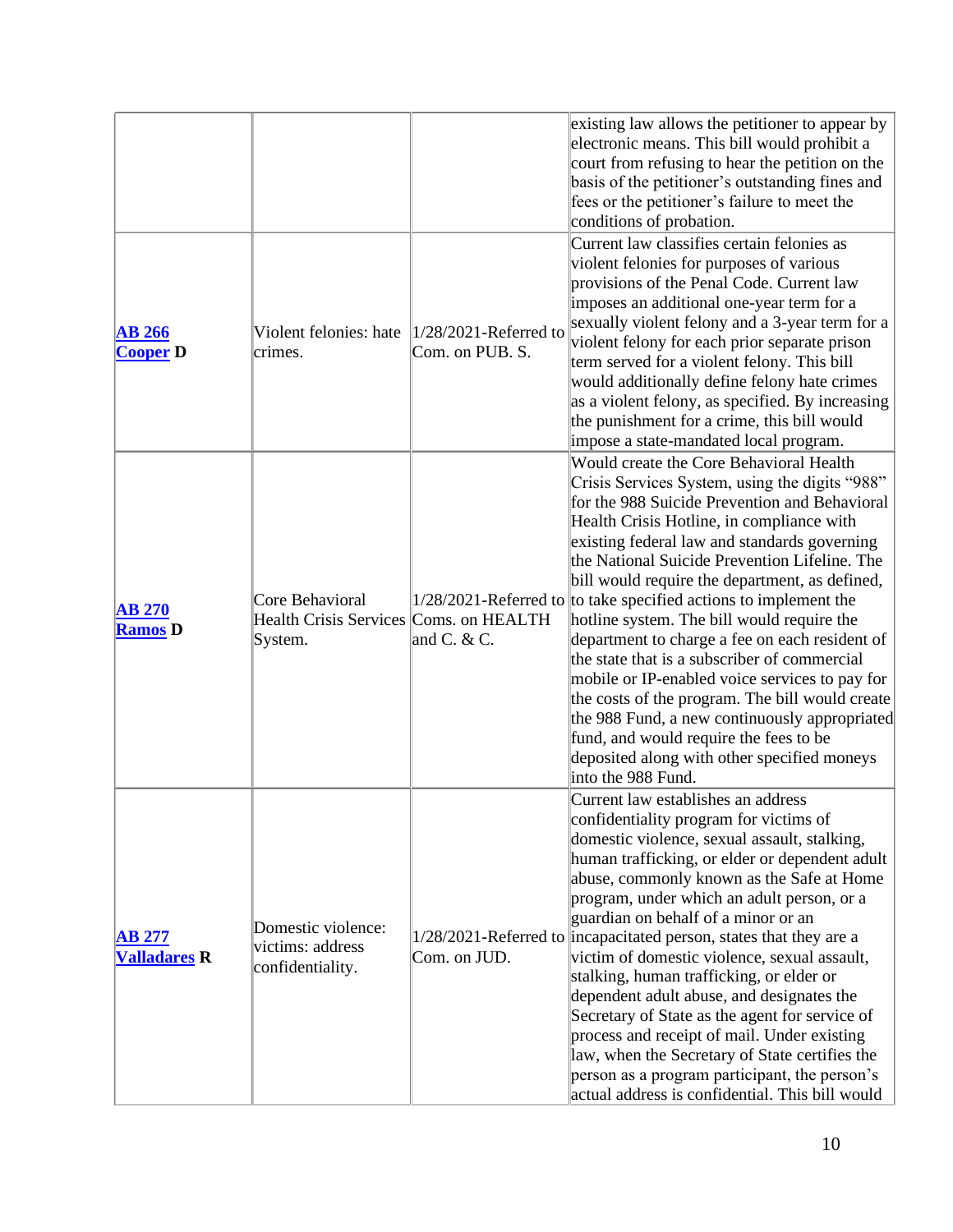|                                  |                                 | require the Secretary of State to make the<br>application form for participation in the<br>program and various notices required under<br>the program available in at least 5 languages<br>and to maintain certain information relating to<br>the program on the secretary's internet<br>website, including, among other things, the<br>contact information for community-based<br>programs that can assist a person in applying<br>to participate in the program.                                                                                                                                                                                                                                                                                                                                                                                                                                                |
|----------------------------------|---------------------------------|------------------------------------------------------------------------------------------------------------------------------------------------------------------------------------------------------------------------------------------------------------------------------------------------------------------------------------------------------------------------------------------------------------------------------------------------------------------------------------------------------------------------------------------------------------------------------------------------------------------------------------------------------------------------------------------------------------------------------------------------------------------------------------------------------------------------------------------------------------------------------------------------------------------|
| <b>AB 282</b><br><b>Lackey R</b> | Misdemeanor<br>diversion.       | Current law authorizes a judge in the superior<br>court in which a misdemeanor is being<br>prosecuted to offer misdemeanor diversion to<br>a defendant over the objection of a prosecuting<br>attorney, as specified. Current law prohibits a<br>judge from offering diversion pursuant to<br>these provisions for specified charged<br>1/28/2021-Referred to offenses, including, among other things,<br>Com. on PUB. S.<br>battery committed against a spouse and<br>stalking. This bill would prohibit a judge from<br>offering diversion pursuant to those provisions<br>for the charged offenses of, among others,<br>inflicting cruel or inhuman corporal<br>punishment upon a child, elder abuse, criminal<br>threats, specified hate crimes, and driving<br>under the influence.                                                                                                                         |
| <b>AB 292</b><br><b>Stone D</b>  | Corrections: prison<br>credits. | Current law generally awards an inmate 6<br>months of credit reductions for every 6 months<br>of continuous incarceration. Current law, as<br>added by Proposition 184 at the November 8,<br>1994, statewide general election, restricts the<br>total amount of credits that an inmate<br>convicted of a serious or violent felony, as<br>defined, can receive to no more than 1/5 of the<br>$1/28/2021$ -Referred to total term of imprisonment. This bill would<br>Com. on PUB. S.<br>direct the department to use its constitutional<br>authority to award specified credits to<br>incarcerated persons who are incarcerated for<br>a violent felony or for a nonviolent second- or<br>third-strike felony and who do not have a<br>specified administrative classification<br>determined by the department at a rate of a<br>one-day reduction in the term of confinement<br>for every day of incarceration. |
| <b>AB 307</b><br><b>Lackey R</b> | Crimes: invasion of<br>privacy. | Current law makes it a misdemeanor to<br>distribute intimate images of another person,<br>1/26/2021-From<br>printer. May be heard<br>as specified, that were intended to remain<br>in committee February private, and that results in the serious<br>emotional distress of the person depicted. This<br>25.<br>bill would expand that crime by removing the                                                                                                                                                                                                                                                                                                                                                                                                                                                                                                                                                      |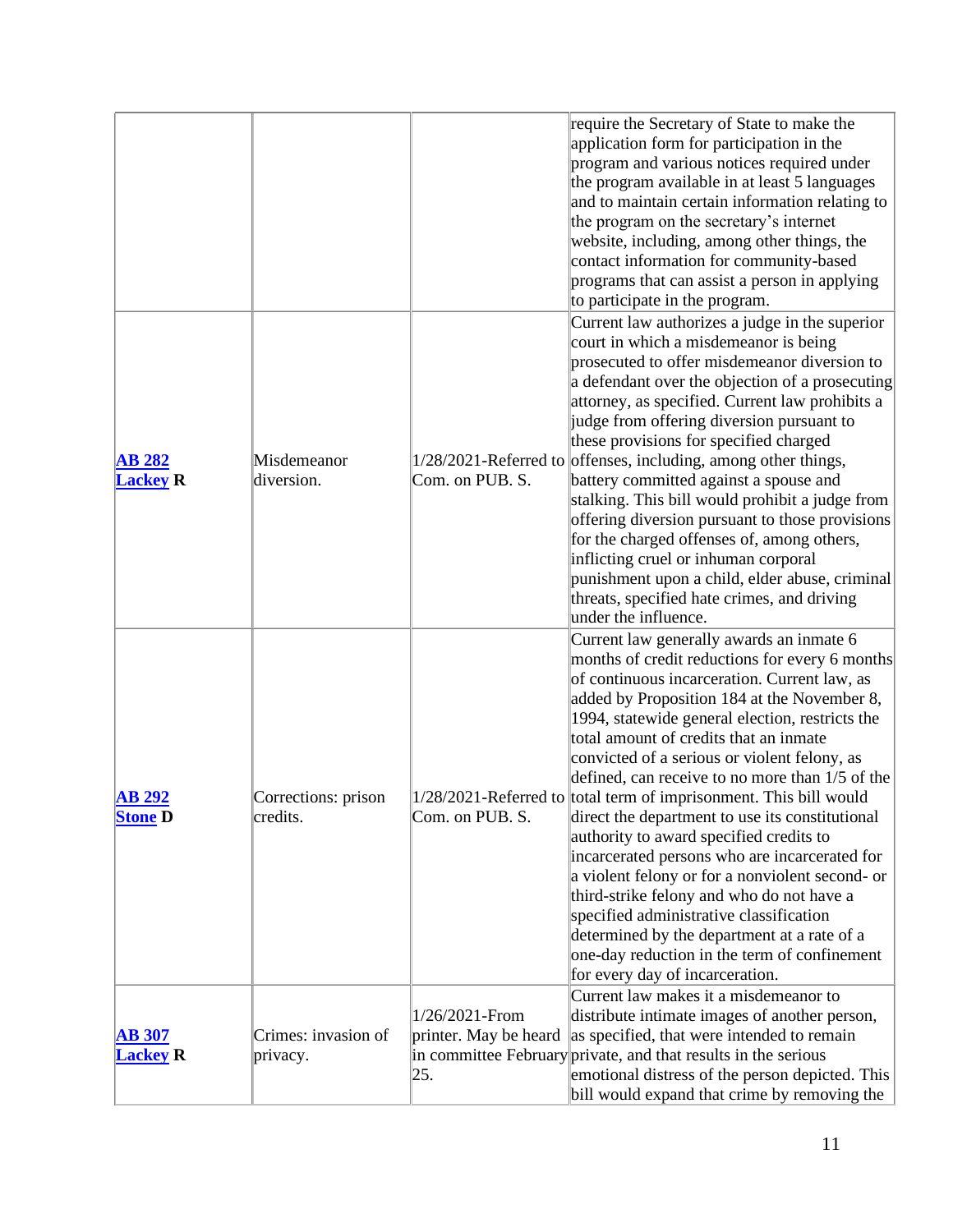| <b>AB 329</b><br><b>Bonta</b> D     | Bail.                                                |                                                                                           | printer. May be heard approving and accepting bail, and issuing an<br>in committee February order for the appearance and release of an                                                                                                                                                                                                                                                                                                                                                                                                                                                                                                                                                                                                                                                                                                                                                              |
|-------------------------------------|------------------------------------------------------|-------------------------------------------------------------------------------------------|-----------------------------------------------------------------------------------------------------------------------------------------------------------------------------------------------------------------------------------------------------------------------------------------------------------------------------------------------------------------------------------------------------------------------------------------------------------------------------------------------------------------------------------------------------------------------------------------------------------------------------------------------------------------------------------------------------------------------------------------------------------------------------------------------------------------------------------------------------------------------------------------------------|
| <b>AB 328</b><br><b>Chiu D</b>      | <b>Reentry Housing</b><br>Program.                   | 1/27/2021-From<br>printer. May be heard<br>in committee February<br>26.<br>1/28/2021-From | Would establish the Reentry Housing<br>Program. The bill would require the<br>Department of Housing and Community<br>Development to, on or before July 1, 2022,<br>take specified actions to, upon appropriation<br>by the Legislature, provide grants to counties<br>and continuums of care, as defined, for<br>evidence-based housing and housing-based<br>services interventions to allow people with<br>recent histories of incarceration to exit<br>homelessness and remain stably housed.<br>Current law provides for the procedure of                                                                                                                                                                                                                                                                                                                                                        |
| <b>AB 317</b><br><b>Patterson R</b> | Foster care.                                         | 1/27/2021-From<br>printer. May be heard<br>26.                                            | Current law requires the Office of the State<br>Foster Care Ombudsperson to be established<br>in the State Department of Social Services<br>with prescribed powers and duties relating to<br>the management of foster children, including<br>the dissemination of information on the rights<br>of children and youth in foster care. Current<br>in committee February law requires the Director of Social Services, in<br>consultation with a committee of interested<br>individuals chosen by the director, to appoint<br>the ombudsperson for a term of 4 years. This<br>bill would instead require the Secretary of<br>California Health and Human Services to<br>appoint the ombudsperson.                                                                                                                                                                                                      |
| <b>AB 308</b><br><b>Chen R</b>      | Law enforcement:<br>vehicle burglary task<br>forces. | 1/26/2021-From<br>printer. May be heard<br>25.                                            | provision to register as a sex offender.<br>Would require the Board of State and<br>Community Corrections to administer grants<br>to law enforcement agencies that participate in<br>regional vehicle burglary reduction joint task<br>forces. The bill would make law enforcement<br>agencies in specified counties eligible to<br>participate in the regional task forces. The bill<br>would require participating law enforcement<br>agencies in each region to form a joint task<br>in committee February force coordination council consisting of the<br>sheriff or chief of police, or their<br>representatives, of each participating law<br>enforcement agency, and would authorize the<br>Commissioner of the Department of the<br>California Highway Patrol to designate a<br>representative of the California Highway<br>Patrol to serve as an ex officio member for<br>each task force. |
|                                     |                                                      |                                                                                           | requirement that the person depicted suffer<br>serious emotional distress. The bill would<br>additionally require a person who violates this                                                                                                                                                                                                                                                                                                                                                                                                                                                                                                                                                                                                                                                                                                                                                        |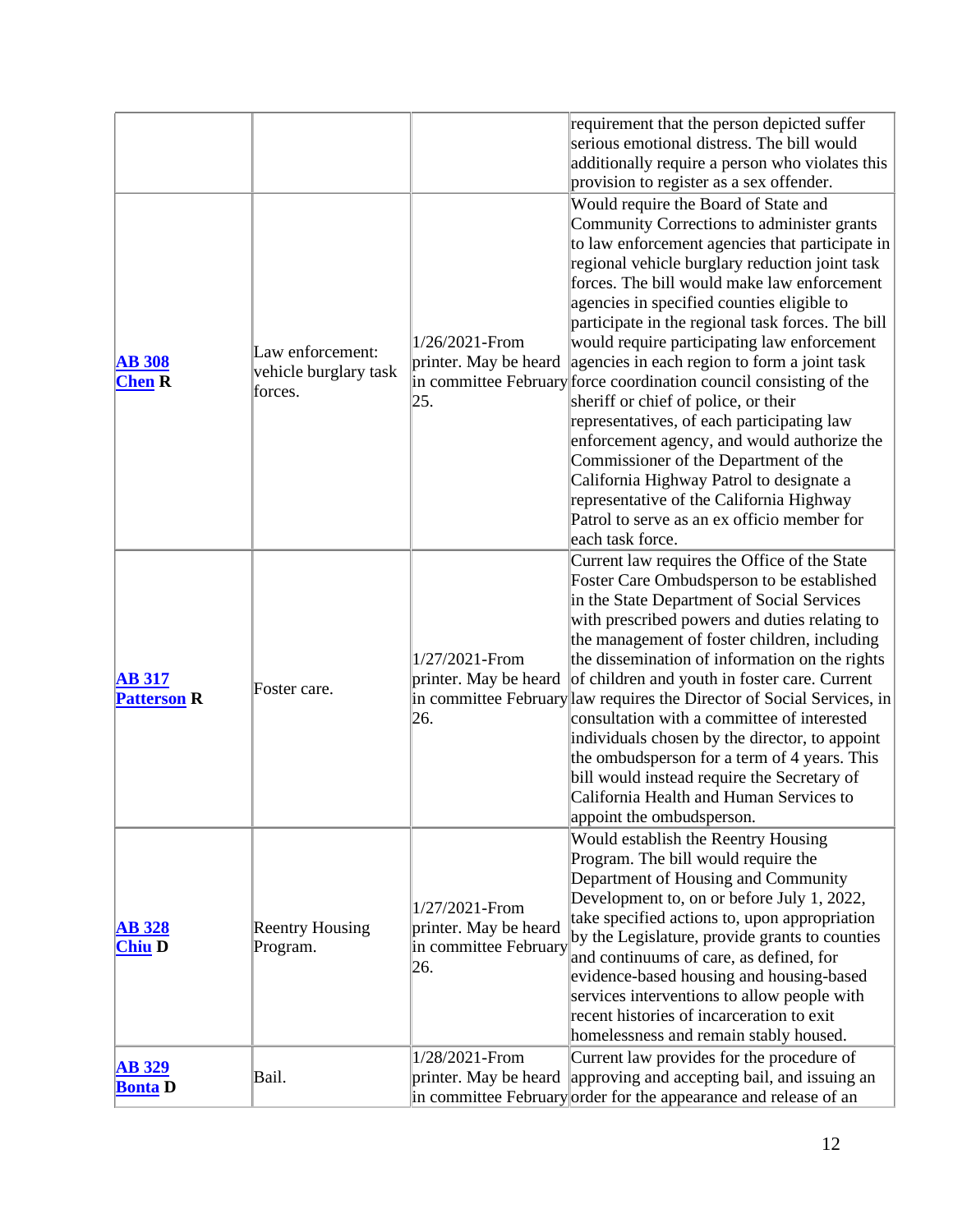|                                        |                                                                   | 27.                                                                     | arrested person. Current law authorizes<br>specified sheriff, police, and court employees<br>to approve and accept bail in the amount fixed<br>by the warrant of arrest, schedule of bail, or<br>order admitting to bail. Current law requires<br>the superior court judges in each county to<br>prepare, adopt, and annually revise a uniform<br>countywide schedule of bail, as specified. This<br>bill would require bail to be set at \$0 for all<br>offenses except, among others, serious or<br>violent felonies, violations of specified<br>protective orders, battery against a spouse, sex<br>offenses, and driving under the influence. The<br>bill would require the Judicial Council to<br>prepare, adopt, and annually revise a bail<br>schedule for the exempt offenses.                                                                                                                       |
|----------------------------------------|-------------------------------------------------------------------|-------------------------------------------------------------------------|--------------------------------------------------------------------------------------------------------------------------------------------------------------------------------------------------------------------------------------------------------------------------------------------------------------------------------------------------------------------------------------------------------------------------------------------------------------------------------------------------------------------------------------------------------------------------------------------------------------------------------------------------------------------------------------------------------------------------------------------------------------------------------------------------------------------------------------------------------------------------------------------------------------|
| <b>AB</b> 331<br><b>Jones-Sawyer D</b> | Organized theft.                                                  | 1/28/2021-From<br>printer. May be heard<br>in committee February<br>27. | Current law, until July 1, 2021, makes a<br>person guilty of organized retail theft,<br>punishable as a misdemeanor or a felony, as<br>specified, if the person acts in concert with one<br>or more persons to steal merchandise from one<br>or more merchant's premises or online<br>marketplaces with the intent to sell or return<br>the merchandise for value, acts in concert with<br>2 or more persons to receive, purchase, or<br>possess merchandise knowing or believing it<br>to have been stolen, acts as an agent of another<br>to steal merchandise from one or more<br>merchant's premises or online marketplaces as<br>part of an organized plan to commit theft, or<br>recruits, coordinates, organizes, supervises,<br>directs, manages, or finances another to<br>undertake acts of theft. This bill would extend<br>the operation of the crime of organized retail<br>theft indefinitely. |
| <b>AB 333</b><br><b>Kamlager D</b>     | Participation in a<br>criminal street gang:<br>enhanced sentence. | 1/28/2021-From<br>printer. May be heard<br>in committee February<br>27. | Current law makes it a crime, punishable as<br>either a misdemeanor or a felony, to actively<br>participate in a criminal street gang with<br>knowledge that its members engage in, or have<br>engaged in, a pattern of criminal gang activity<br>and to actively promote, further, or assist in<br>felonious criminal conduct by members of that<br>gang. Would also require that the crimes<br>committed to form a pattern of criminal gang<br>activity have commonly benefited at least one<br>specified member of the gang other than the<br>person who committed the offenses and that<br>the common benefit from the offense be more<br>than reputational. The bill would remove<br>burglary, looting, felony vandalism, and                                                                                                                                                                           |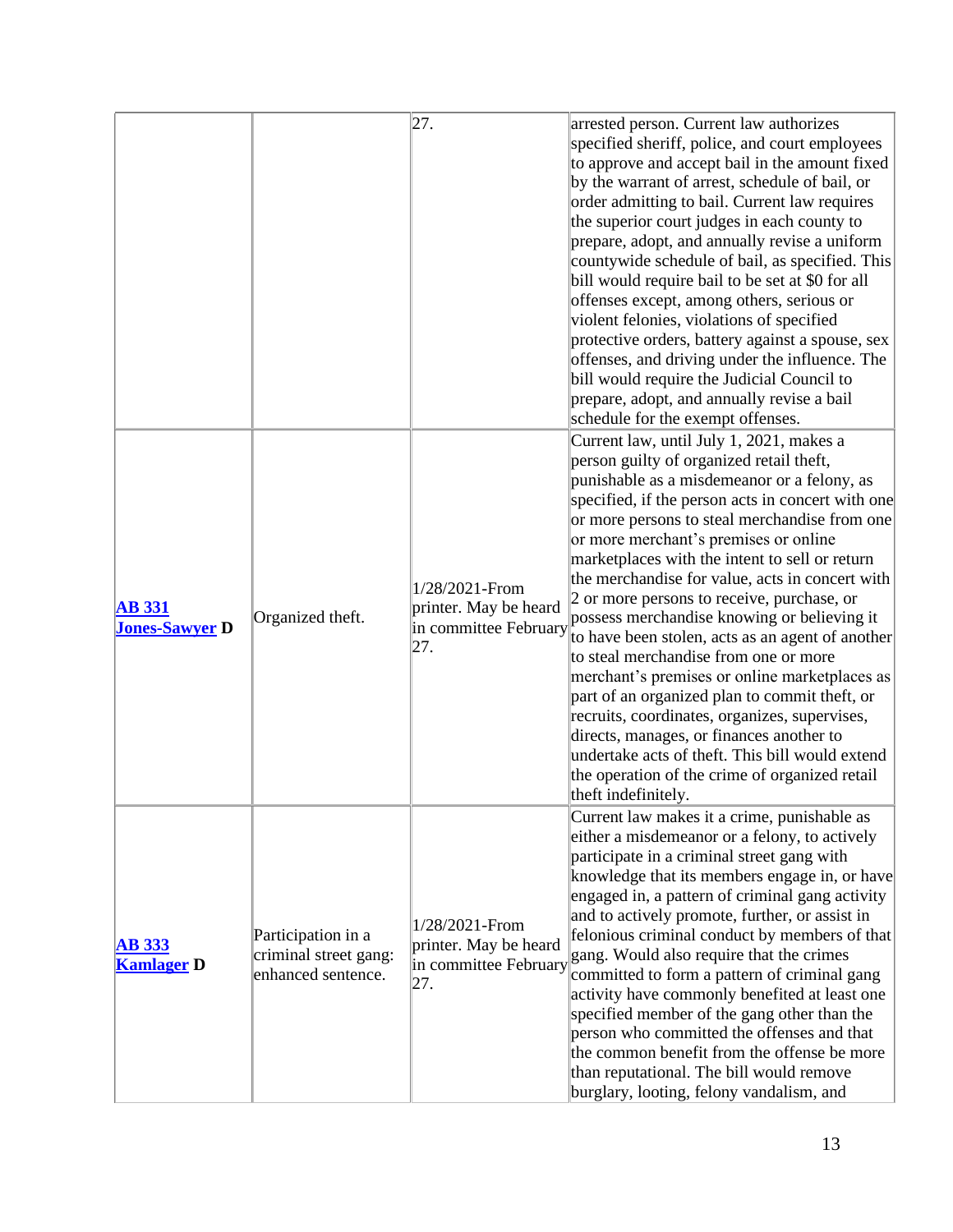|                                       |                                             |                                                                 | specified personal identity fraud violations<br>from the crimes that define a pattern of<br>criminal gang activity. The bill would prohibit<br>the use of the currently charged crime to prove<br>the pattern of criminal gang activity. The bill<br>would require that an organization,<br>association, or group of three or more persons<br>have an established hierarchy to meet the<br>definition of a criminal street gang.                                                                                                                                                                                                                                                                                                                                                                                                                                |
|---------------------------------------|---------------------------------------------|-----------------------------------------------------------------|-----------------------------------------------------------------------------------------------------------------------------------------------------------------------------------------------------------------------------------------------------------------------------------------------------------------------------------------------------------------------------------------------------------------------------------------------------------------------------------------------------------------------------------------------------------------------------------------------------------------------------------------------------------------------------------------------------------------------------------------------------------------------------------------------------------------------------------------------------------------|
| <b>AB 366</b><br>Rubio, Blanca D      | Foster youth.                               | 2/2/2021-From<br>printer. May be heard<br>in committee March 4. | Would require a county social worker or<br>probation officer to include in certain reports<br>to the juvenile court a factual discussion of<br>whether a youth or nonminor dependent has<br>received comprehensive sexual health<br>education and whether the youth or nonminor<br>dependent has been informed of the topics<br>relating to reproductive and sexual health care.<br>This bill would require a county social worker<br>or probation officer to include in certain<br>reports to the juvenile court the identity of the<br>person or persons responsible for assisting the<br>child or nonminor dependent with applications<br>for postsecondary education and related<br>financial aid, as specified. The bill would<br>require the juvenile court to make a<br>determination regarding whether the social<br>worker has performed those duties. |
| <b>AB 395</b><br><b>Lackey R</b>      | Unlawful entry of a<br>vehicle.             | 2/4/2021-From<br>printer. May be heard<br>in committee March 6. | Would make forcibly entering a vehicle, as<br>defined, with the intent to commit a theft<br>therein a crime punishable by imprisonment in<br>a county jail for a period not to exceed one<br>year or imprisonment in a county jail for 16<br>months, or 2 or 3 years. By creating a new<br>crime, this bill would impose a state-mandated<br>local program.                                                                                                                                                                                                                                                                                                                                                                                                                                                                                                     |
| <b>AB 408</b><br><b>Quirk-Silva D</b> | Homeless children<br>and youths: reporting. | 2/4/2021-From<br>printer. May be heard                          | Would require a local educational agency, as<br>defined to include a school district, county<br>office of education, charter school, or special<br>education local plan area, to establish<br>homeless education program policies that are<br>consistent with specified state laws, and would<br>further require the local educational agency to<br>in committee March 6. update these policies at intervals not exceeding<br>3 years. The bill would require local<br>educational agencies to provide training at<br>least annually on designated subjects to its<br>classified and certificated employees who<br>work with pupils, as specified.                                                                                                                                                                                                              |
| <b>AB 409</b>                         | Crimes: public                              | 2/4/2021-From                                                   | Would require law enforcement to inform a                                                                                                                                                                                                                                                                                                                                                                                                                                                                                                                                                                                                                                                                                                                                                                                                                       |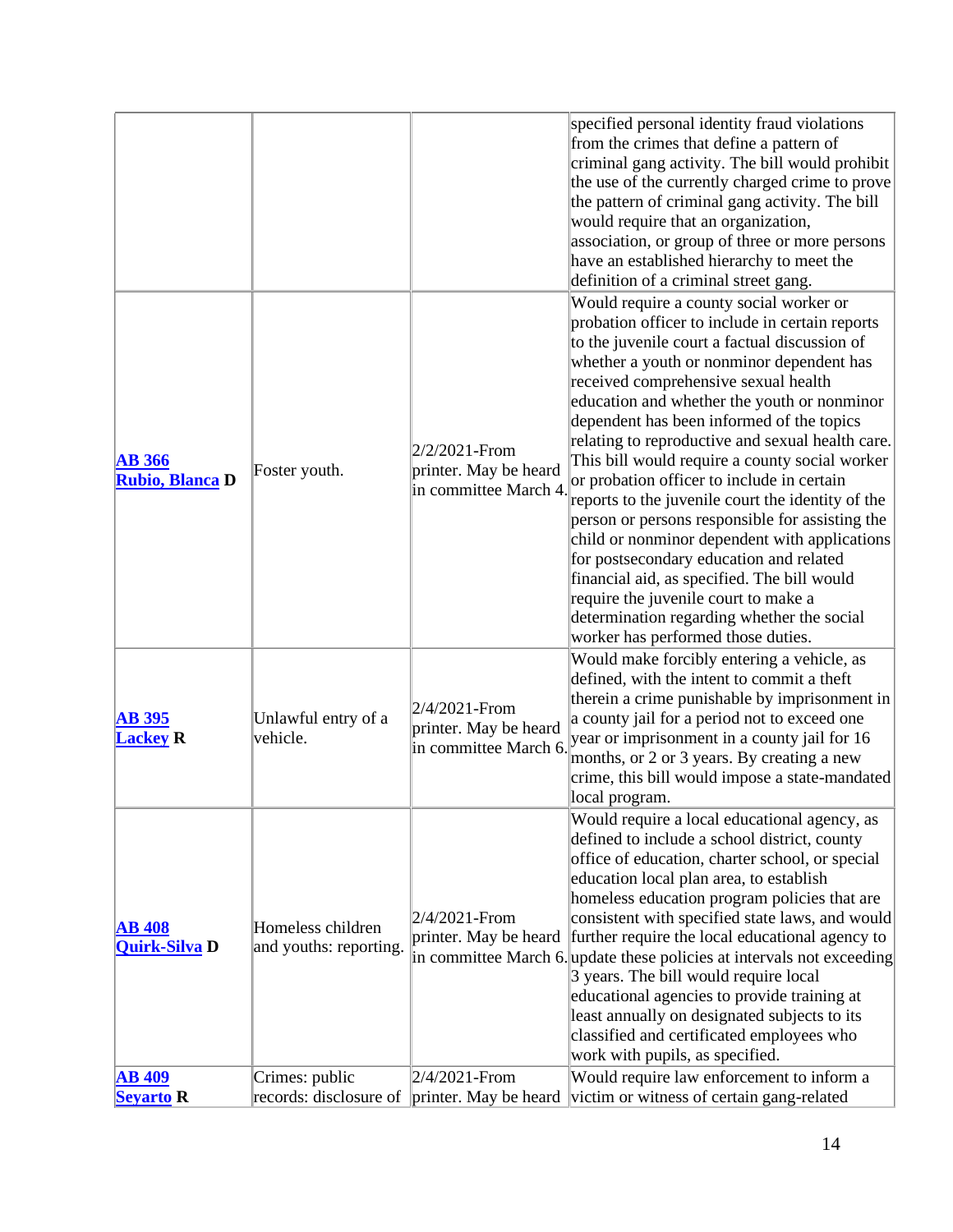|                      | information.                                 |                                                | in committee March 6. offenses that their name will be disclosed                              |
|----------------------|----------------------------------------------|------------------------------------------------|-----------------------------------------------------------------------------------------------|
|                      |                                              |                                                | unless a law enforcement agency determines                                                    |
|                      |                                              |                                                | disclosure would endanger their safety, and                                                   |
|                      |                                              |                                                | that they may provide evidence to the law                                                     |
|                      |                                              |                                                | enforcement agency that disclosure of the                                                     |
|                      |                                              |                                                | person's name would endanger the person's                                                     |
|                      |                                              |                                                | safety, and would authorize a law enforcement                                                 |
|                      |                                              |                                                | agency to consider that when making the                                                       |
|                      |                                              |                                                | determination. By imposing new duties on law                                                  |
|                      |                                              |                                                | enforcement agencies, the bill would impose a                                                 |
|                      |                                              |                                                | state-mandated local program.                                                                 |
|                      |                                              |                                                | Current law, subject to an annual appropriation                                               |
|                      |                                              |                                                | in the annual Budget Act, requires the                                                        |
|                      |                                              |                                                | Department of Housing and Community                                                           |
|                      |                                              |                                                | Development to provide funding to counties                                                    |
|                      |                                              |                                                | for allocation to child welfare services                                                      |
|                      |                                              |                                                | agencies to help young adults who are 18 to 24                                                |
|                      |                                              |                                                | years of age secure and maintain housing, with                                                |
| <b>AB 413</b>        |                                              | $2/4/2021$ -From                               | priority given to young adults formerly in the                                                |
| <b>Ting D</b>        | Foster youth: housing. printer. May be heard |                                                | state's foster care or probation systems.                                                     |
|                      |                                              | in committee March 6.                          | Current law suspends this program on                                                          |
|                      |                                              |                                                | December 31, 2021, unless the Department of                                                   |
|                      |                                              |                                                | Finance makes a specified finding. This bill                                                  |
|                      |                                              |                                                | would delete the provisions conditionally                                                     |
|                      |                                              |                                                | suspending that program and subjecting the                                                    |
|                      |                                              |                                                | requirements of the program to an annual                                                      |
|                      |                                              |                                                | appropriation in the Budget Act.                                                              |
|                      |                                              |                                                | the San Joaquin County Regional Justice                                                       |
|                      |                                              |                                                | Facility Financing Act specifies the procedure                                                |
|                      |                                              |                                                | for adoption of the retail and use tax                                                        |
|                      |                                              |                                                | ordinance, specifies language of the ordinance,                                               |
|                      |                                              |                                                | outlines the election procedure for adoption of                                               |
|                      |                                              |                                                | the tax ordinance, specifies when the                                                         |
|                      |                                              |                                                | ordinance becomes operative, and provides                                                     |
|                      |                                              |                                                | that all local sales or transactions and use taxes                                            |
|                      | Local government:                            | $2/4/2021$ -From                               | shall not exceed 2.25%. The Act authorizes the                                                |
| <b>AB</b> 414        |                                              |                                                | county regional justice printer. May be heard agency to seek authorization to issue bonds, as |
| <b>Maienschein D</b> | facilities.                                  |                                                | in committee March 6. specified, payable from the proceeds of the tax                         |
|                      |                                              |                                                | and establish the appropriations limit of the                                                 |
|                      |                                              |                                                | agency, as provided. The Act provides for the                                                 |
|                      |                                              |                                                | maximum bonded indebtedness which may be                                                      |
|                      |                                              |                                                | outstanding. The Act provides the procedure                                                   |
|                      |                                              |                                                | by which the validity of the adoption of the                                                  |
|                      |                                              |                                                | ordinance or the issuance of any bonds must                                                   |
|                      |                                              |                                                | be contested. This bill would repeal those                                                    |
|                      |                                              |                                                | provisions.                                                                                   |
|                      |                                              |                                                | Would authorize the office of the Chancellor                                                  |
| <b>AB 417</b>        | <b>Rising Scholars</b>                       | $2/5/2021$ -From                               | of the California Community Colleges to                                                       |
| <b>McCarty D</b>     | Network: justice-<br>involved students.      | printer. May be heard<br>in committee March 7. | establish a program, named the Rising                                                         |
|                      |                                              |                                                | Scholars Network, to enter into agreements                                                    |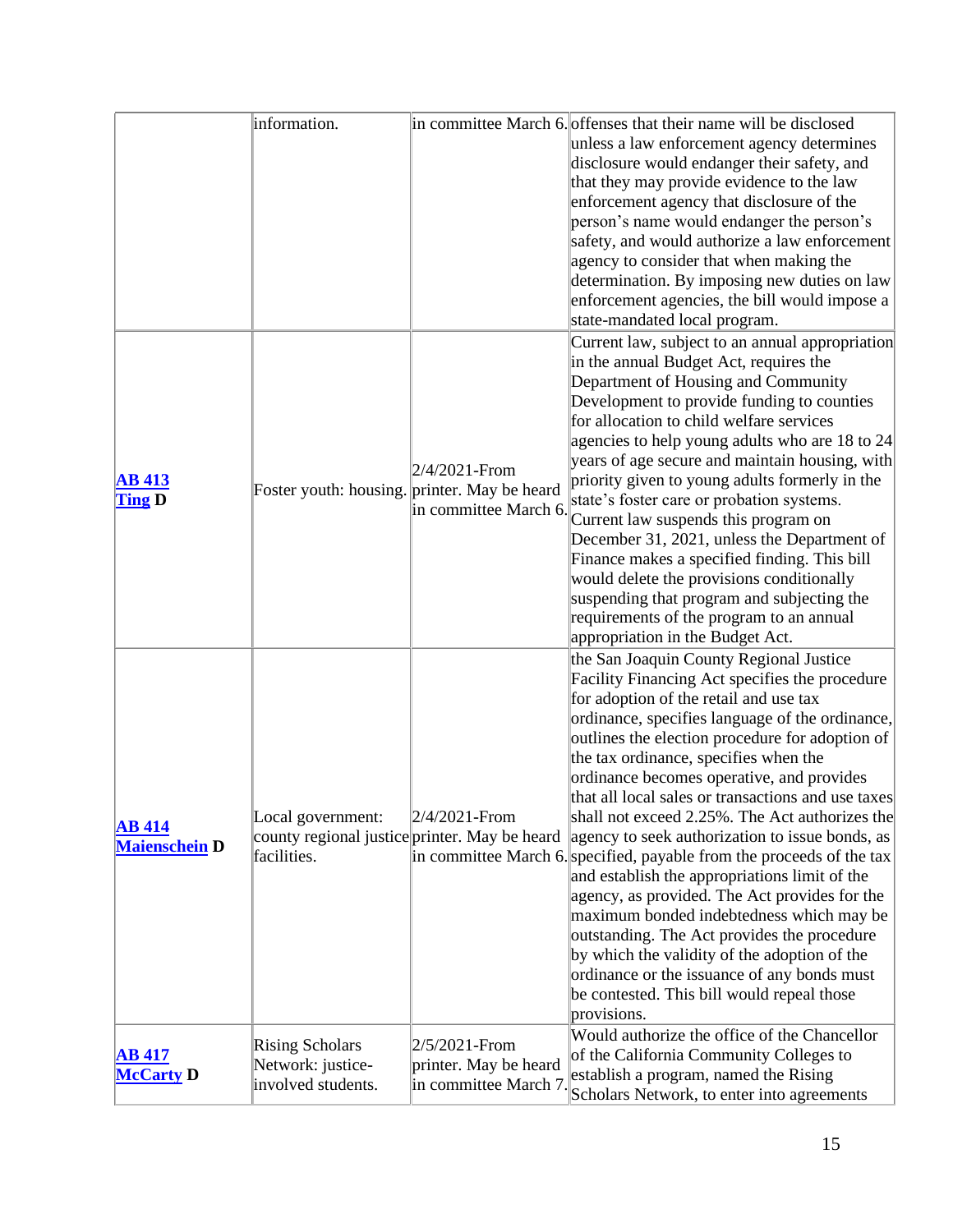|                                  |                                                       |                                                                 | with up to 50 community colleges to provide<br>additional funds for services in support of<br>postsecondary education for justice-involved<br>students, as defined. The bill would require a<br>community college district that wishes to<br>participate in the Rising Scholars Network to<br>apply to the board of governors for funding<br>pursuant to these provisions, as provided, and<br>would require the board of governors to adopt<br>regulations for the Rising Scholars Network<br>that fulfill certain goals and guidance. The bill<br>would require the board of governors, on or<br>before December 31, 2023, and every 2 years<br>thereafter, to submit a report, as specified,<br>describing its efforts to serve justice-involved<br>students, and including recommendations on<br>whether and how the Rising Scholars Network<br>can be expanded to all community college<br>districts and campuses. |
|----------------------------------|-------------------------------------------------------|-----------------------------------------------------------------|-------------------------------------------------------------------------------------------------------------------------------------------------------------------------------------------------------------------------------------------------------------------------------------------------------------------------------------------------------------------------------------------------------------------------------------------------------------------------------------------------------------------------------------------------------------------------------------------------------------------------------------------------------------------------------------------------------------------------------------------------------------------------------------------------------------------------------------------------------------------------------------------------------------------------|
| <b>AB</b> 419<br><b>Davies R</b> | Criminal procedure:<br>victim and witness<br>privacy. | 2/5/2021-From                                                   | Current law prohibits an attorney from<br>disclosing to a defendant, members of the<br>defendant's family, or anyone else, the address<br>or telephone number of a victim or witness<br>whose name is disclosed to the attorney<br>through discovery, unless specifically<br>permitted to do so by the court after a hearing<br>printer. May be heard and a showing of good cause. Current law<br>in committee March 7. makes a willful violation of these provisions a<br>misdemeanor. This bill would further prohibit<br>the disclosure of any personal identifying<br>information, as defined, of the victim or<br>witness. The bill would also remove the<br>provision making a willful violation of these<br>provisions a misdemeanor.                                                                                                                                                                            |
| <b>AB 429</b><br>Dahle, Megan R  | Child support: access<br>to records.                  | 2/5/2021-From<br>printer. May be heard<br>in committee March 7. | The Uniform Parentage Act governs actions to<br>determine a parent and child relationship.<br>These provisions authorize a local child<br>support agency to bring an action under the act<br>in any case in which the agency determines it<br>to be appropriate. Current law also provides<br>that, notwithstanding any other law concerning<br>public hearings and records, a hearing or trial<br>under the act may be held in closed court, as<br>specified, and all papers and records, other<br>than the final judgment, pertaining to the<br>action or proceeding are subject to inspection<br>only in exceptional cases upon an order of the<br>court for good cause shown. However, this<br>provision also provides that papers and records<br>pertaining to an action or proceeding that are                                                                                                                    |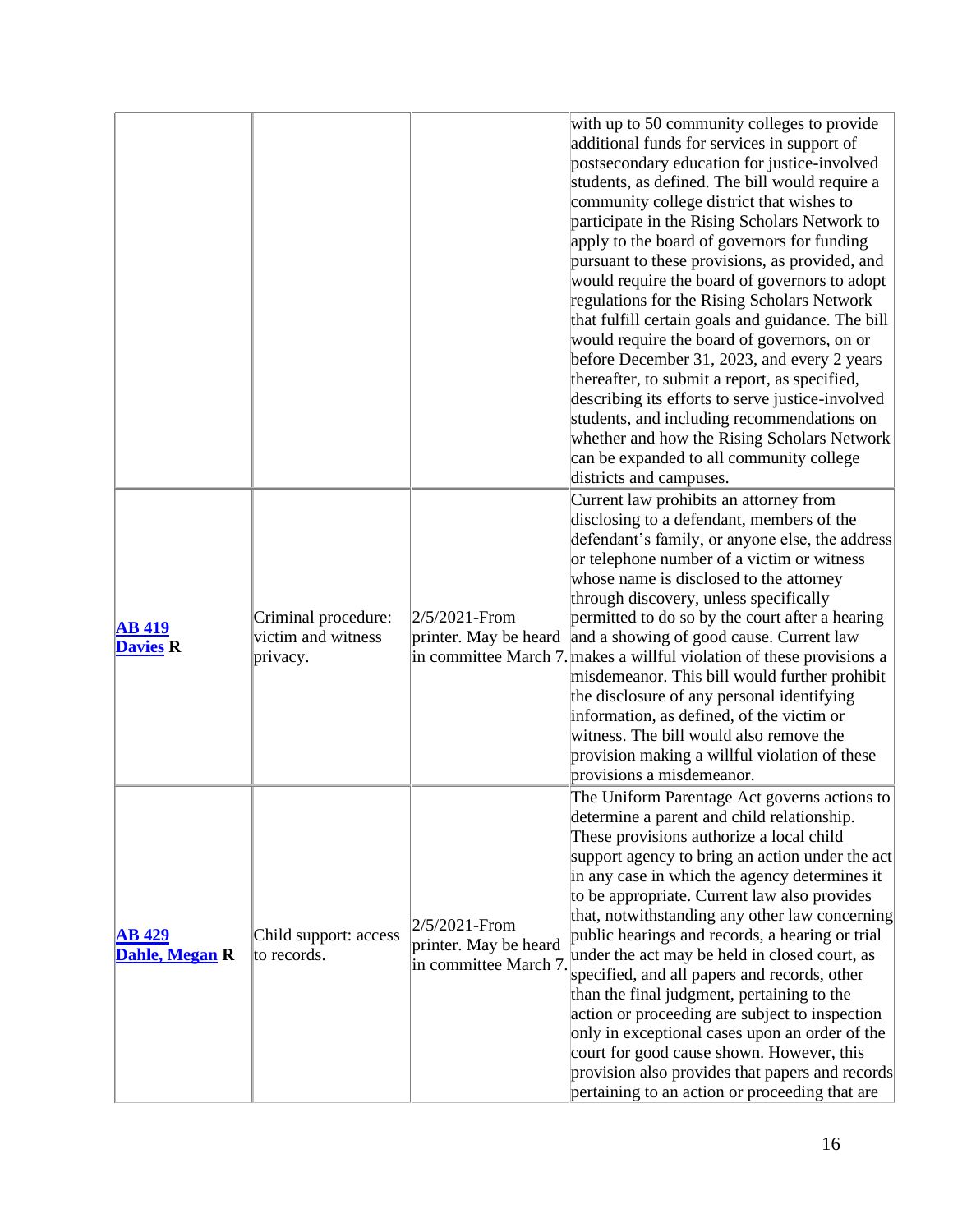|                                      |                                                    |                                       | part of the permanent record of the court are<br>subject to inspection by the parties to the<br>action and their attorneys, pursuant to written<br>authorization, as specified. This bill would<br>instead authorize specified hearings or trials<br>under the act, for actions that are filed on or<br>after January 1, 2023, to be held in closed<br>court. The bill would require the Judicial<br>Council, on or before January 1, 2023, to<br>create a new form or modify an existing form,<br>as it deems appropriate, to require a party<br>initiating those specified hearings or trials to<br>designate the action or proceeding filed under<br>those provisions                                                                                                                                                                                                                                                                                                                                                                                                                                                                          |
|--------------------------------------|----------------------------------------------------|---------------------------------------|---------------------------------------------------------------------------------------------------------------------------------------------------------------------------------------------------------------------------------------------------------------------------------------------------------------------------------------------------------------------------------------------------------------------------------------------------------------------------------------------------------------------------------------------------------------------------------------------------------------------------------------------------------------------------------------------------------------------------------------------------------------------------------------------------------------------------------------------------------------------------------------------------------------------------------------------------------------------------------------------------------------------------------------------------------------------------------------------------------------------------------------------------|
| SB <sub>2</sub><br><b>Bradford D</b> | Peace officers:<br>certification: civil<br>rights. | Com. on RLS.                          | Would state the intent of the Legislature to<br>1/28/2021-Referred to enact legislation amending the Tom Bane<br>Civil Rights Act and to provide a<br>decertification process for peace officers.                                                                                                                                                                                                                                                                                                                                                                                                                                                                                                                                                                                                                                                                                                                                                                                                                                                                                                                                                 |
| <b>SB16</b><br><b>Skinner D</b>      | Peace officers: release<br>of records.             | JUD.                                  | Would, commencing July 1, 2022, make every<br>incident involving use of force to make a<br>member of the public comply with an officer,<br>force that is unreasonable, or excessive force<br>subject to disclosure. The bill would,<br>commencing July 1, 2022, require records<br>relating to sustained findings of unlawful<br>arrests and unlawful searches to be subject to<br>disclosure. The bill would, commencing July<br>1, 2022, also require the disclosure of records<br>$1/28/2021$ -Referred to relating to an incident in which a sustained<br>Coms. on PUB. S. and finding was made by any law enforcement<br>agency or oversight agency that a peace officer<br>or custodial officer engaged in conduct<br>involving prejudice or discrimination on the<br>basis of specified protected classes. The bill<br>would require the retention of all complaints<br>and related reports or findings currently in the<br>possession of a department or agency. The bill<br>would require that records relating to an<br>incident in which an officer resigned before an<br>investigation is completed to also be subject to<br>release. |
| <b>SB 17</b><br>Pan D                | Public health crisis:<br>racism.                   | 1/28/2021-Referred to<br>Com. on RLS. | Current law requires the Office of Health<br>Equity to develop department-wide plans to<br>close the gaps in health status and access to<br>care among the state's diverse racial and<br>ethnic communities, women, persons with<br>disabilities, and the lesbian, gay, bisexual,<br>transgender, queer, and questioning<br>communities, as specified. Current law<br>requires the office to work with the Health in                                                                                                                                                                                                                                                                                                                                                                                                                                                                                                                                                                                                                                                                                                                              |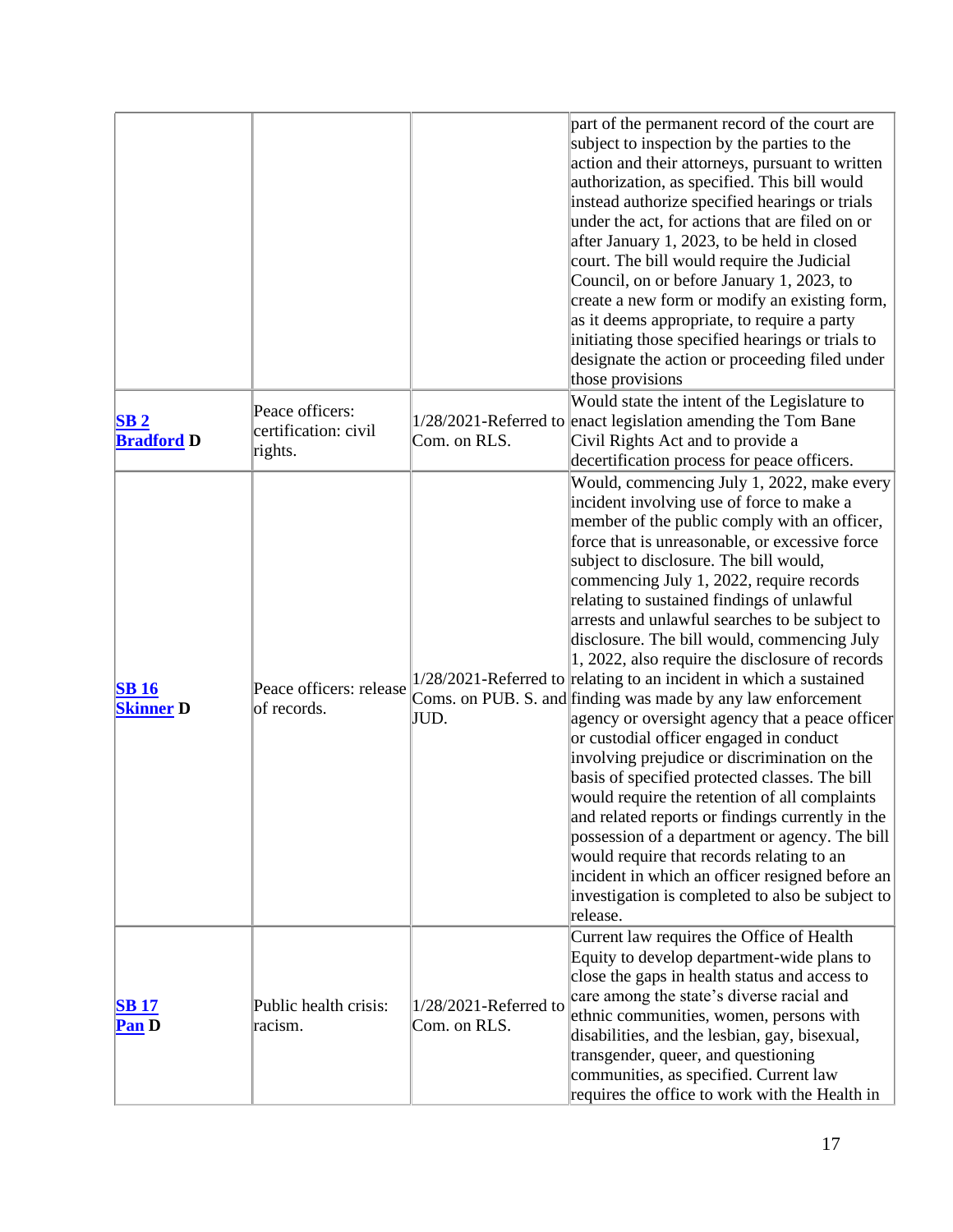|                                    |                                                                                                |                       | All Policies Task Force to assist state agencies<br>and departments in developing policies,<br>systems, programs, and environmental change<br>strategies that have population health impacts<br>by, among other things, prioritizing building<br>cross-sectoral partnerships within and across<br>departments and agencies to change policies<br>and practices to advance health equity. This<br>bill would state the intent of the Legislature to<br>enact legislation to require the department, in<br>collaboration with the Health in All Policies<br>Program, the Office of Health Equity, and<br>other relevant departments, agencies, and<br>stakeholders, to address racism as a public<br>health crisis.                                                                                                                                                                                  |
|------------------------------------|------------------------------------------------------------------------------------------------|-----------------------|----------------------------------------------------------------------------------------------------------------------------------------------------------------------------------------------------------------------------------------------------------------------------------------------------------------------------------------------------------------------------------------------------------------------------------------------------------------------------------------------------------------------------------------------------------------------------------------------------------------------------------------------------------------------------------------------------------------------------------------------------------------------------------------------------------------------------------------------------------------------------------------------------|
| <b>SB 24</b><br><b>Caballero D</b> | Domestic violence:<br>protective orders:<br>information pertaining Com. on JUD.<br>to a child. | 1/28/2021-Referred to | Current law authorizes a court to issue an<br>order enjoining a party from engaging in<br>specified acts against another party, including<br>threatening or harassing that party, and, in the<br>discretion of the court, against other named<br>family or household members. An intentional<br>or knowing violation of this order is<br>punishable as a misdemeanor. This bill would<br>authorize a court to issue an ex parte order<br>restraining a party from accessing records and<br>information pertaining to the health care,<br>education, daycare, or employment of a minor<br>child of the parties, and would require the<br>Judicial Council to develop or update any<br>other forms or rules of court that are necessary<br>to implement this provision. The bill would<br>require the third party to develop protocols<br>relating to the enforcement of the order, as<br>specified. |
| <b>SB 71</b><br><b>McGuire D</b>   | Infractions:<br>community service:<br>education programs.                                      | Com. on PUB. S.       | Current law authorizes a court to sentence a<br>person convicted of an infraction to perform<br>community service in lieu of the total fine, as<br>defined, that would otherwise be imposed,<br>1/28/2021-Referred to upon a showing that payment of the total fine<br>would pose a hardship on the defendant or the<br>person's family. This bill would additionally<br>authorize the court to allow a person to<br>participate in educational programs to satisfy<br>community service hours.                                                                                                                                                                                                                                                                                                                                                                                                    |
| <b>SB 73</b><br><b>Wiener</b> D    | Probation: eligibility:<br>crimes relating to<br>controlled substances.                        | Com. on PUB. S.       | Current law prohibits granting probation or<br>suspending a sentence for persons convicted of<br>1/28/2021-Referred to specified crimes relating to controlled<br>substances, including possessing or agreeing<br>to sell or transport opiates or opium<br>derivatives, possessing or transporting                                                                                                                                                                                                                                                                                                                                                                                                                                                                                                                                                                                                 |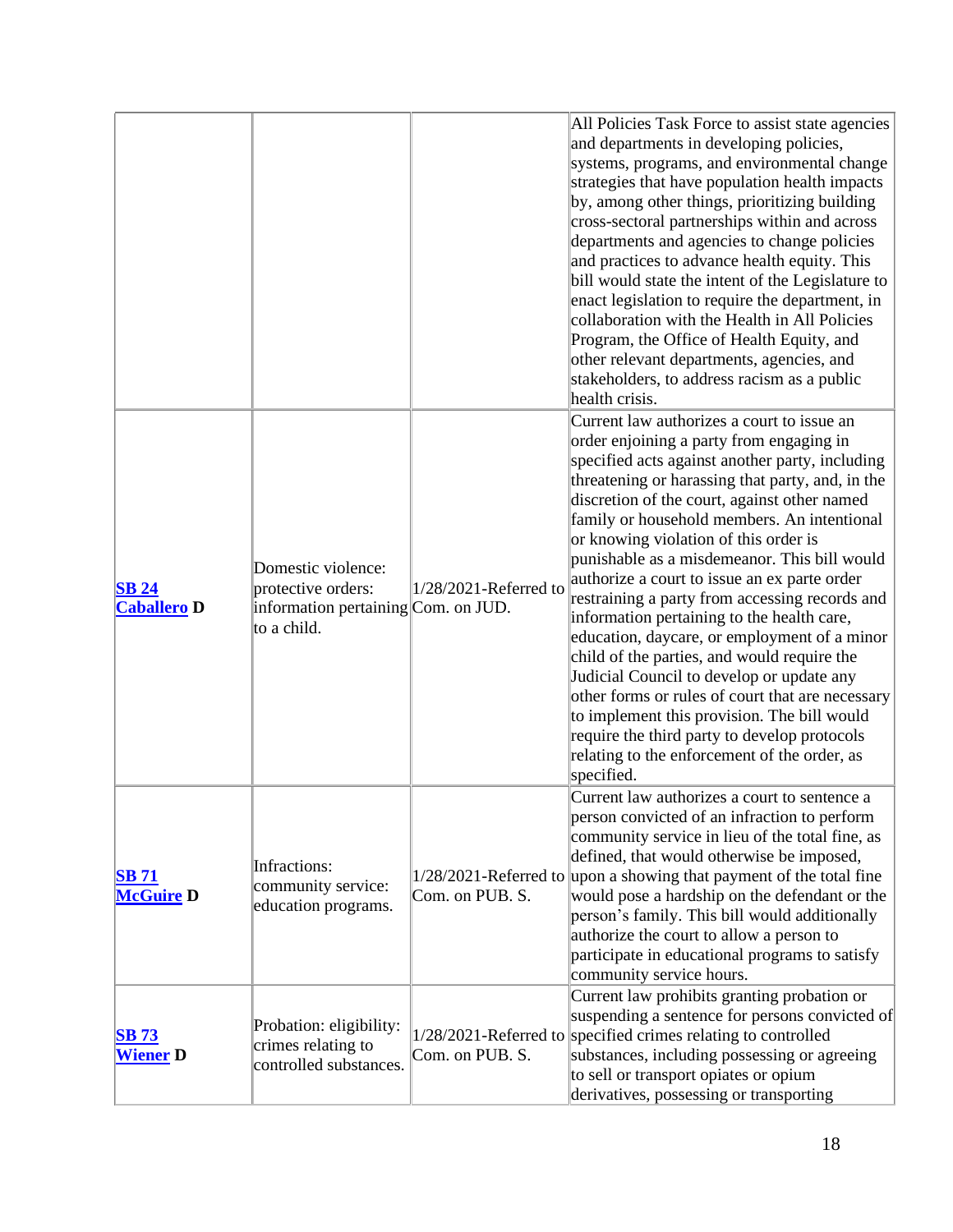|                                  |                                             |                                                         | cannabis, planting or cultivating peyote, and<br>various crimes relating to forging or altering<br>prescriptions, among other crimes, if the<br>person has previously been convicted of any<br>one of specified felony offenses relating to<br>controlled substances. Current law also<br>prohibits granting probation or suspending a<br>sentence for persons convicted of specified<br>crimes relating to controlled substances,<br>including possessing for sale or selling 14.25<br>grams or more of a substance containing<br>heroin and possessing for sale 14.25 grams or<br>more of any salt or solution of phencyclidine<br>or its analogs, among other crimes. This bill<br>would delete various crimes relating to<br>controlled substances, including, but not<br>limited to, the crimes described above, from<br>those prohibitions against granting probation<br>or a suspended sentence. |
|----------------------------------|---------------------------------------------|---------------------------------------------------------|---------------------------------------------------------------------------------------------------------------------------------------------------------------------------------------------------------------------------------------------------------------------------------------------------------------------------------------------------------------------------------------------------------------------------------------------------------------------------------------------------------------------------------------------------------------------------------------------------------------------------------------------------------------------------------------------------------------------------------------------------------------------------------------------------------------------------------------------------------------------------------------------------------|
| <b>SB 75</b><br><b>Bates R</b>   | Southern California<br>Fentanyl Task Force. | 1/28/2021-Referred to<br>Com. on RLS.                   | Would require the Attorney General to<br>establish and chair the Southern California<br>Fentanyl Task Force. The bill would require<br>the task force to develop information, make<br>recommendations, and report findings to the<br>Department of Justice and to the Legislature<br>regarding matters relating to the fentanyl crisis<br>in southern California communities. The bill<br>would establish the membership of the task<br>force, as specified, and would require the task<br>force to hold its first meeting no later than July<br>1, 2022, and 4 times annually thereafter, as<br>specified.                                                                                                                                                                                                                                                                                             |
| <b>SB 76</b><br><b>Nielsen R</b> | Crimes: punishment.                         | Com. on RLS.                                            | Current law lists the persons who are liable to<br>punishment under the laws of this state,<br>including all persons who commit any crime<br>within the state, all who commit any specified<br>offense without this state and bring the<br>property stolen or embezzled within the state,<br>$1/28/2021$ -Referred to as specified, those without the state who cause<br>or aid, advise or encourage, another person to<br>commit a crime within the state, and are<br>afterwards found therein, and perjury when<br>committed outside of California, to the extent<br>provided by law, as specified. This bill would<br>make technical, nonsubstantive changes to<br>these provisions.                                                                                                                                                                                                                 |
| <b>SB 81</b><br><b>Skinner D</b> | Sentencing: dismissal<br>of enhancements.   | 2/8/2021-From<br>committee with<br>author's amendments. | Current law generally authorizes a court to<br>dismiss an action or to strike or dismiss an<br>enhancement in the furtherance of justice. This<br>Read second time and bill would, with exceptions, require a court to                                                                                                                                                                                                                                                                                                                                                                                                                                                                                                                                                                                                                                                                                  |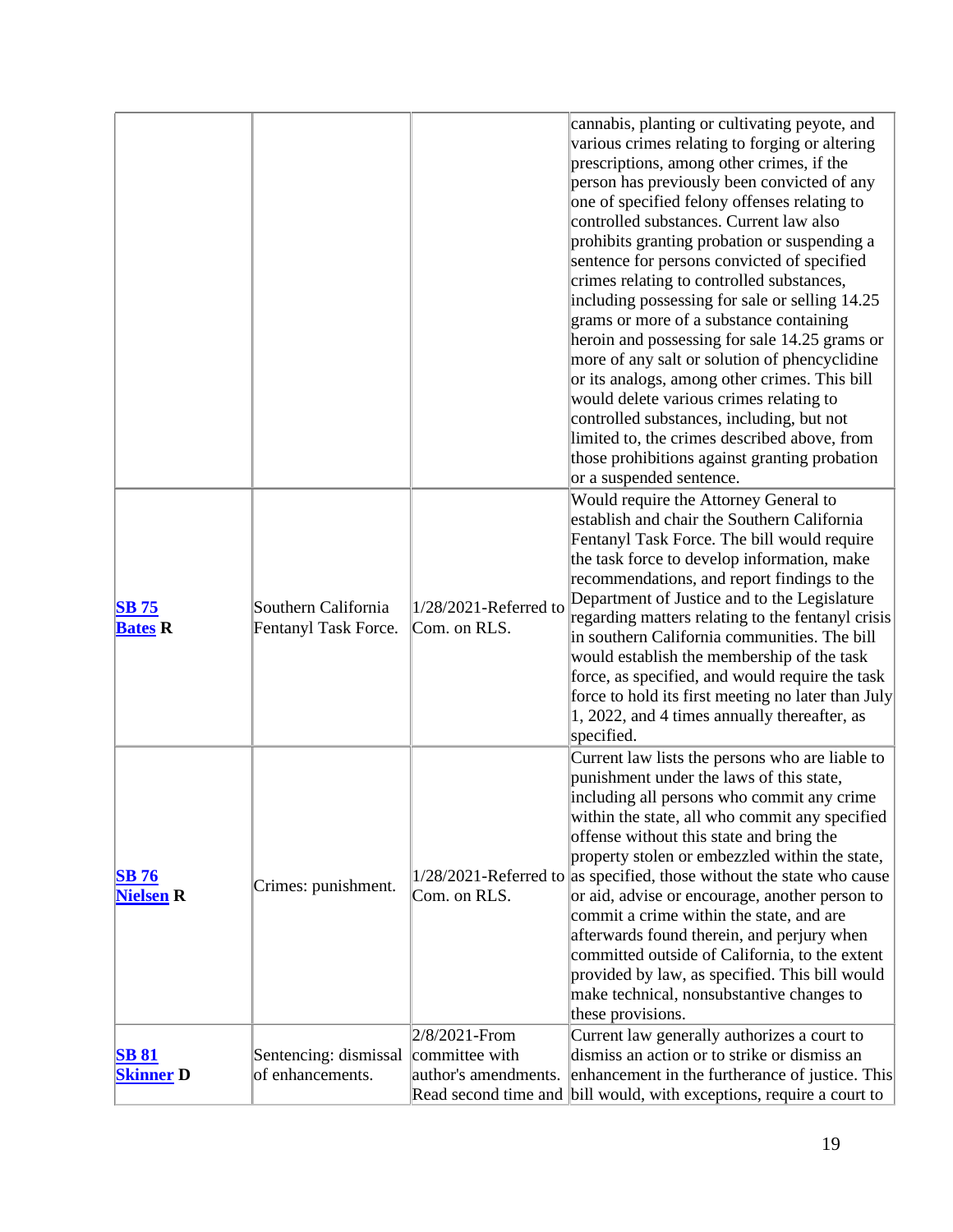|                  |                                | amended. Re-referred                     | dismiss an enhancement in specified                                    |
|------------------|--------------------------------|------------------------------------------|------------------------------------------------------------------------|
|                  |                                | to Com. on RLS.                          | circumstances unless overcome by clear and                             |
|                  |                                |                                          | convincing evidence that dismissal of the                              |
|                  |                                |                                          | enhancement would endanger public safety.                              |
|                  |                                |                                          | Would define the crime of petty theft in the                           |
|                  |                                |                                          | first degree as taking the property from the                           |
|                  |                                |                                          | person of another or from a commercial                                 |
|                  |                                |                                          | establishment by means of force or fear                                |
|                  |                                | 2/8/2021-From                            | without the use of a deadly weapon or great                            |
|                  |                                | committee with                           | bodily injury. The bill would define the crime                         |
| <b>SB 82</b>     |                                | author's amendments.                     | of petty theft in the 2nd degree as all other                          |
| <b>Skinner D</b> | Petty theft.                   |                                          | Read second time and petty theft. The bill would impose a penalty of   |
|                  |                                |                                          | amended. Re-referred   imprisonment in county jail for up to one year, |
|                  |                                | to Com. on RLS.                          | $\alpha$ \$1,000 fine, or both, for petty theft in the                 |
|                  |                                |                                          | first degree and would prohibit an act of petty                        |
|                  |                                |                                          | theft from being charged as robbery or                                 |
|                  |                                |                                          | burglary. By creating a new crime, this bill                           |
|                  |                                |                                          | would impose a state-mandated local program.                           |
|                  |                                |                                          | Would, if peace officers close the immediate                           |
|                  |                                |                                          | area surrounding any emergency field                                   |
|                  |                                |                                          | command post or establish any other                                    |
|                  |                                |                                          | command post, police line, or rolling closure                          |
|                  |                                |                                          | at a demonstration, march, protest, or rally                           |
|                  |                                |                                          | where individuals are engaged primarily in                             |
|                  |                                |                                          | constitutionally protected activity, as                                |
|                  |                                |                                          | described, require that a duly authorized                              |
|                  |                                |                                          | representative of any news service, online                             |
|                  |                                |                                          | news service, newspaper, or radio or television                        |
|                  |                                |                                          | station or network, as described, be allowed to                        |
|                  |                                | 1/28/2021-Referred to<br>Com. on PUB. S. | enter those closed areas and would prohibit a                          |
| <b>SB98</b>      | Public peace: media<br>access. |                                          | peace officer or other law enforcement officer                         |
| <b>McGuire D</b> |                                |                                          | from intentionally assaulting, interfering with,                       |
|                  |                                |                                          | or obstructing a duly authorized representative                        |
|                  |                                |                                          | who is gathering, receiving, or processing                             |
|                  |                                |                                          | information for communication to the public.                           |
|                  |                                |                                          | The bill would also prohibit a duly authorized                         |
|                  |                                |                                          | representative who is in a closed area from                            |
|                  |                                |                                          | being cited for the failure to disperse, a                             |
|                  |                                |                                          | violation of a curfew, or a violation of other,                        |
|                  |                                |                                          | specified law. The bill would require that if a                        |
|                  |                                |                                          | representative is detained by a peace officer or                       |
|                  |                                |                                          | other law enforcement officer, the                                     |
|                  |                                |                                          | representative be permitted to contact a                               |
|                  |                                |                                          | supervisory officer immediately for the                                |
|                  |                                |                                          | purpose of challenging the detention.                                  |
|                  |                                |                                          | Would require the State Department of Social                           |
| <b>SB 100</b>    | Extended foster care           | 1/28/2021-Referred to                    | Services to convene a working group to                                 |
| Hurtado D        | program working<br>group.      | Com. on RLS.                             | examine the extended foster care program                               |
|                  |                                |                                          | make recommendations for improvements to                               |
|                  |                                |                                          | the program within six months. The bill would                          |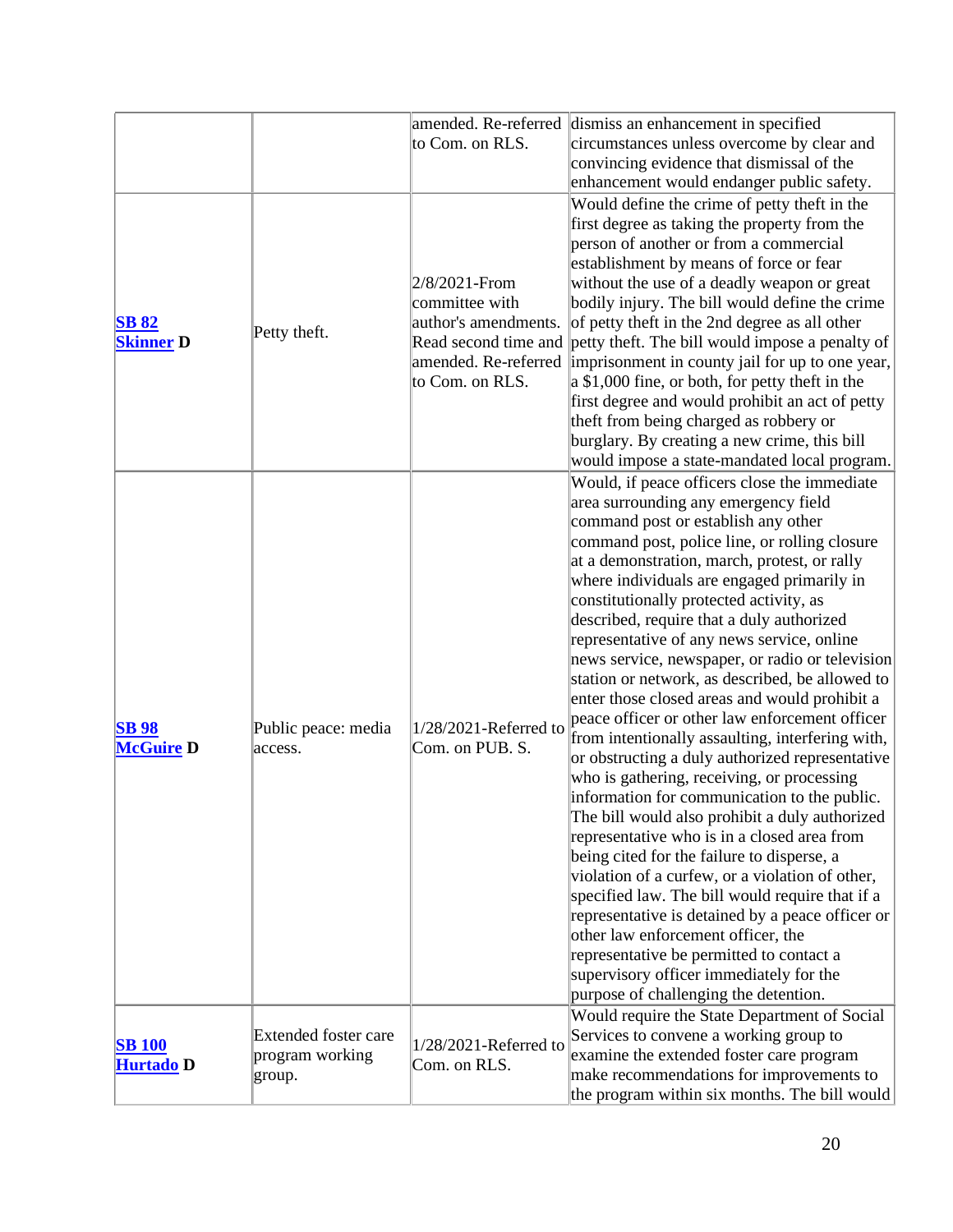|                                      |                                                                            |                 | require that the working group include<br>representatives from specified state agencies<br>and stakeholders. The bill would require the<br>working group to evaluate on provide<br>recommendations on the overall functioning of<br>the extended foster care system, higher<br>education opportunities and supports for<br>nonminor dependents, job training and<br>employment opportunities and supports for<br>nonminor dependents, housing access, and<br>transition support for nonminor dependents<br>exiting care.                                                                                                                                                                                                                           |
|--------------------------------------|----------------------------------------------------------------------------|-----------------|----------------------------------------------------------------------------------------------------------------------------------------------------------------------------------------------------------------------------------------------------------------------------------------------------------------------------------------------------------------------------------------------------------------------------------------------------------------------------------------------------------------------------------------------------------------------------------------------------------------------------------------------------------------------------------------------------------------------------------------------------|
| <b>SB</b> 106<br><b>Umberg D</b>     | Mental Health<br>Services Act:<br>homelessness.                            | Com. on RLS.    | Current law, the Mental Health Services Act<br>(MHSA), an initiative measure enacted by the<br>voters as Proposition 63 at the November 2,<br>2004, statewide general election, establishes<br>the continuously appropriated Mental Health<br>Services Fund to fund various county mental<br>1/28/2021-Referred to health programs and requires counties to spend<br>those funds as specified. This bill would state<br>the intent of the Legislature that the MHSA be<br>updated to better focus on people with mental<br>illness who are also experiencing<br>homelessness, who are involved in the<br>criminal justice system, and for early<br>intervention for youth.                                                                         |
| <b>SB</b> 110<br><b>Wiener D</b>     | Substance use<br>disorder services:<br>contingency<br>management services. | Com. on HEALTH. | Current law provides for the Medi-Cal<br>program, which is administered by the State<br>Department of Health Care Services, and<br>under which qualified low-income individuals<br>receive health care services, including<br>substance use disorder services that are<br>delivered through the Drug Medi-Cal<br>1/28/2021-Referred to Treatment Program and the Drug Medi-Cal<br>organized delivery system. The Medi-Cal<br>program is, in part, governed and funded by<br>federal Medicaid program provisions. To the<br>extent funds are made available in the annual<br>Budget Act, this bill would expand substance<br>use disorder services to include contingency<br>management services, as specified, subject to<br>utilization controls. |
| <b>SB 224</b><br><b>Portantino D</b> | Pupil instruction:<br>mental health<br>education.                          | Com. on ED.     | Would require each school district to ensure<br>that all pupils in grades 1 to 12, inclusive,<br>receive medically accurate, age-appropriate<br>1/28/2021-Referred to mental health education from instructors<br>trained in the appropriate courses at least once<br>in elementary school, at least once in junior<br>high school or middle school, as applicable,<br>and at least once in high school. The bill                                                                                                                                                                                                                                                                                                                                  |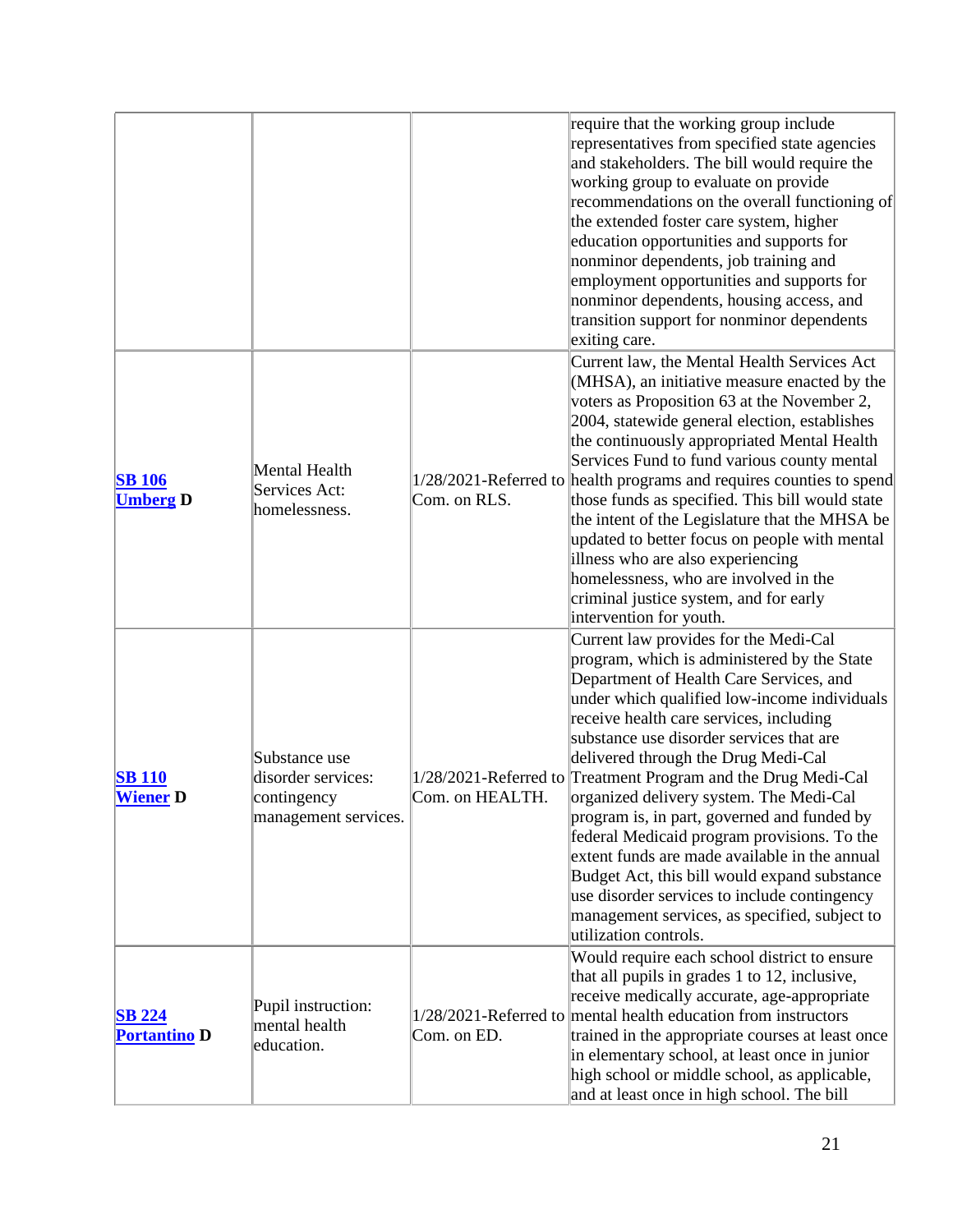|                                  |                                                           |                                                            | would require that instruction to include,<br>among other things, reasonably designed<br>instruction on the overarching themes and core<br>principles of mental health. The bill would<br>require that instruction and related materials<br>to, among other things, be appropriate for use<br>with pupils of all races, genders, sexual<br>orientations, and ethnic and cultural<br>backgrounds, pupils with disabilities, and<br>English learners.                                             |
|----------------------------------|-----------------------------------------------------------|------------------------------------------------------------|-------------------------------------------------------------------------------------------------------------------------------------------------------------------------------------------------------------------------------------------------------------------------------------------------------------------------------------------------------------------------------------------------------------------------------------------------------------------------------------------------|
| <b>SB 229</b><br><b>Dahle R</b>  | Pupil health: mental<br>health staff.                     | $1/28/2021$ -Referred to<br>Com. on RLS.                   | Would express the intent of the Legislature in<br>the annual Budget Act each fiscal year to<br>provide \$500,000,000, on an equal per-pupil<br>basis, to school districts, county offices of<br>education, and charter schools for increasing<br>mental health staff, specifically school<br>psychologists and counselors, at each<br>schoolsite to increase access for youth mental<br>health services.                                                                                        |
| <b>SB 233</b><br><b>Umberg D</b> | Impact of COVID-19.                                       | 1/28/2021-Referred to<br>Com. on RLS.                      | The California Constitution vests the judicial<br>power of the state in the Supreme Court,<br>courts of appeal, and superior courts. Under<br>current law, the Governor proclaimed a state<br>of emergency on March 4, 2020, related to the<br>pandemic caused by the novel coronavirus<br>disease 2019 (COVID-19). This bill would<br>state the intent of the Legislature to enact<br>legislation to address challenges in the<br>judiciary as a result of the pandemic caused by<br>COVID-19. |
| <b>SB 234</b><br><b>Wiener</b> D | <b>Transition Aged</b><br>Youth Housing<br>Program.       | 1/28/2021-Referred to<br>Coms. on HUMAN S.<br>and HOUSING. | Would establish the Transition Aged Youth<br>Housing Program for the purpose of creating<br>housing for transition aged youth under 26<br>years of age, who have been removed from<br>their homes, are experiencing homelessness<br>unaccompanied by a parent or legal guardian,<br>or are under the jurisdiction of a court, as<br>specified, and would require the council to<br>develop, implement, and administer the<br>program.                                                           |
| <b>SB 248</b><br><b>Bates R</b>  | Sexually violent<br>predators: open court<br>proceedings. | $2/3/2021$ -Referred to<br>Com. on PUB. S.                 | Current law provides for the civil commitment<br>of criminal offenders who have been<br>determined to be sexually violent predators for<br>treatment in a secure state hospital facility, as<br>specified. Current law requires the Secretary<br>of the Department of Corrections and<br>Rehabilitation to refer a prisoner for<br>evaluation by the State Department of State<br>Hospitals when the secretary determines that<br>the person may be a sexually violent predator                 |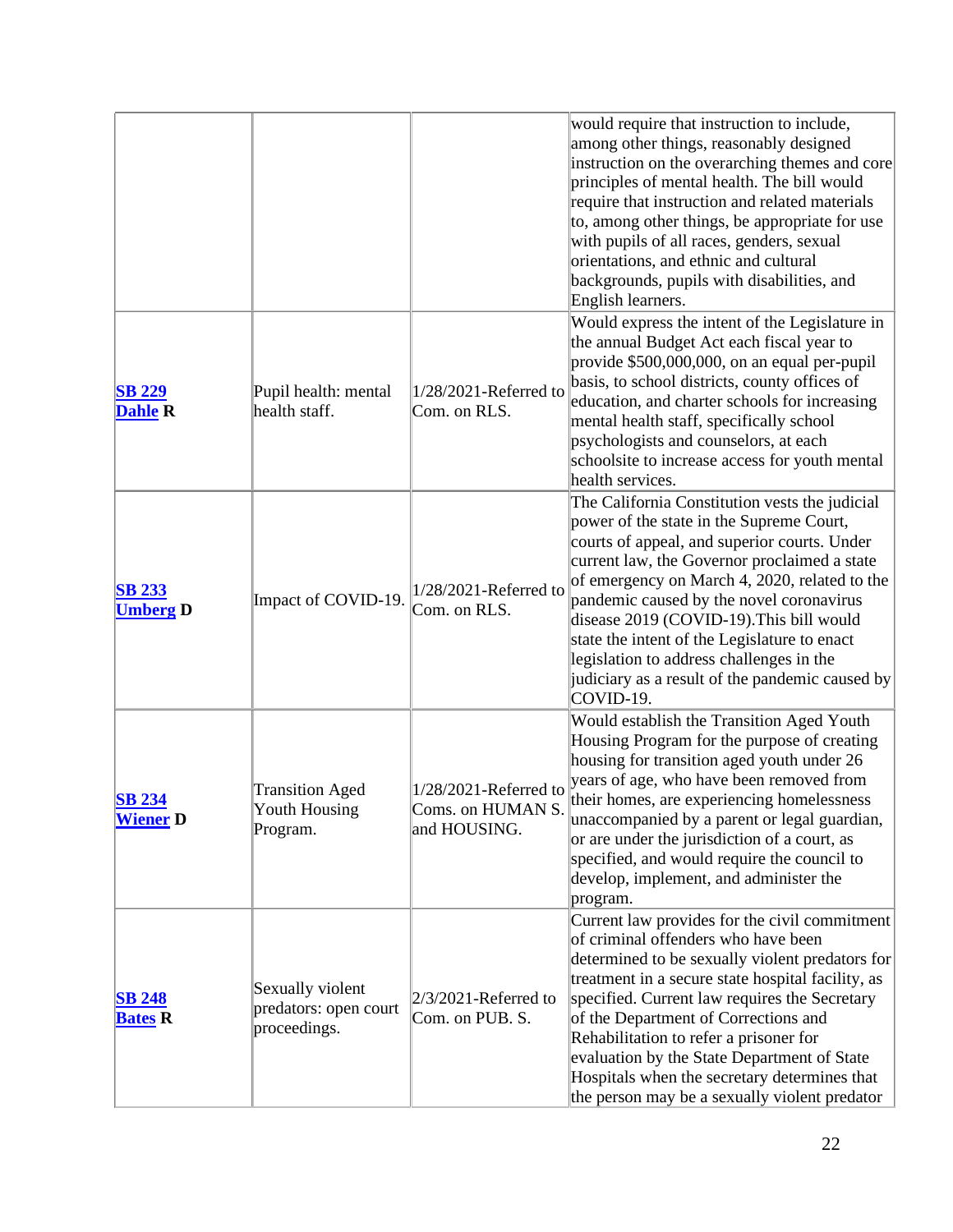|                                     |                                |                                                                        | and specifies the judicial processes necessary<br>for civil commitment as a sexually violent<br>predator, including, but not limited to, the<br>right to a jury trial. This bill would require that<br>proceedings for the civil commitment of a<br>sexually violent predator be in open court, on<br>the record, unless the court makes certain<br>express findings, including that there exists an<br>overriding interest, based on compelling and<br>extraordinary circumstances, that overcomes<br>the right of public access to the proceedings.                                                                                                                                                                                                                                                                                                                                                                             |
|-------------------------------------|--------------------------------|------------------------------------------------------------------------|-----------------------------------------------------------------------------------------------------------------------------------------------------------------------------------------------------------------------------------------------------------------------------------------------------------------------------------------------------------------------------------------------------------------------------------------------------------------------------------------------------------------------------------------------------------------------------------------------------------------------------------------------------------------------------------------------------------------------------------------------------------------------------------------------------------------------------------------------------------------------------------------------------------------------------------|
| <b>SB 262</b><br><b>Hertzberg D</b> | Bail.                          | $2/3/2021$ -Referred to<br>Com. on PUB. S.                             | Current law provides for the procedure of<br>approving and accepting bail, and issuing an<br>order for the appearance and release of an<br>arrested person. Current law authorizes<br>specified sheriff, police, and court employees<br>to approve and accept bail in the amount fixed<br>by the warrant of arrest, schedule of bail, or<br>order admitting to bail. Current law requires<br>the superior court judges in each county to<br>prepare, adopt, and annually revise a uniform<br>countywide schedule of bail, as specified. This<br>bill would require bail to be set at \$0 for all<br>offenses except, among others, serious or<br>violent felonies, violations of specified<br>protective orders, battery against a spouse, sex<br>offenses, and driving under the influence. The<br>bill would require the Judicial Council to<br>prepare, adopt, and annually revise a bail<br>schedule for the exempt offenses. |
| <b>SB 264</b><br><b>Min D</b>       | Firearms: state<br>property.   | $2/3/2021$ -Referred to<br>Com. on PUB. S.                             | Would prohibit a state officer or employee, or<br>operator, lessee, or licensee of any state-<br>owned property, from contracting for,<br>authorizing, or allowing the sale of any<br>firearm or ammunition on state property, as<br>specified. The bill would exempt a gun<br>buyback event held by a law enforcement<br>agency from its provisions. Because a<br>violation of this prohibition would be a crime,<br>this bill would impose a state-mandated local<br>program.                                                                                                                                                                                                                                                                                                                                                                                                                                                   |
| <b>SB 299</b><br>Leyva D            | Victim compensation.           | 2/4/2021-From<br>printer. May be acted<br>upon on or after<br>March 6. | Current law provides for the indemnification<br>of victims of specified types of crimes, subject<br>to specified criteria. Current law excludes a<br>person from eligibility for compensation as a<br>victim of crime under specified circumstances.<br>This bill would make a nonsubstantive change<br>to those provisions.                                                                                                                                                                                                                                                                                                                                                                                                                                                                                                                                                                                                      |
| <b>SB 300</b><br><b>Cortese</b> D   | Crimes: murder:<br>punishment. | 2/4/2021-From<br>printer. May be acted                                 | Under current law, murder in the first degree is<br>punishable by death, imprisonment in the state                                                                                                                                                                                                                                                                                                                                                                                                                                                                                                                                                                                                                                                                                                                                                                                                                                |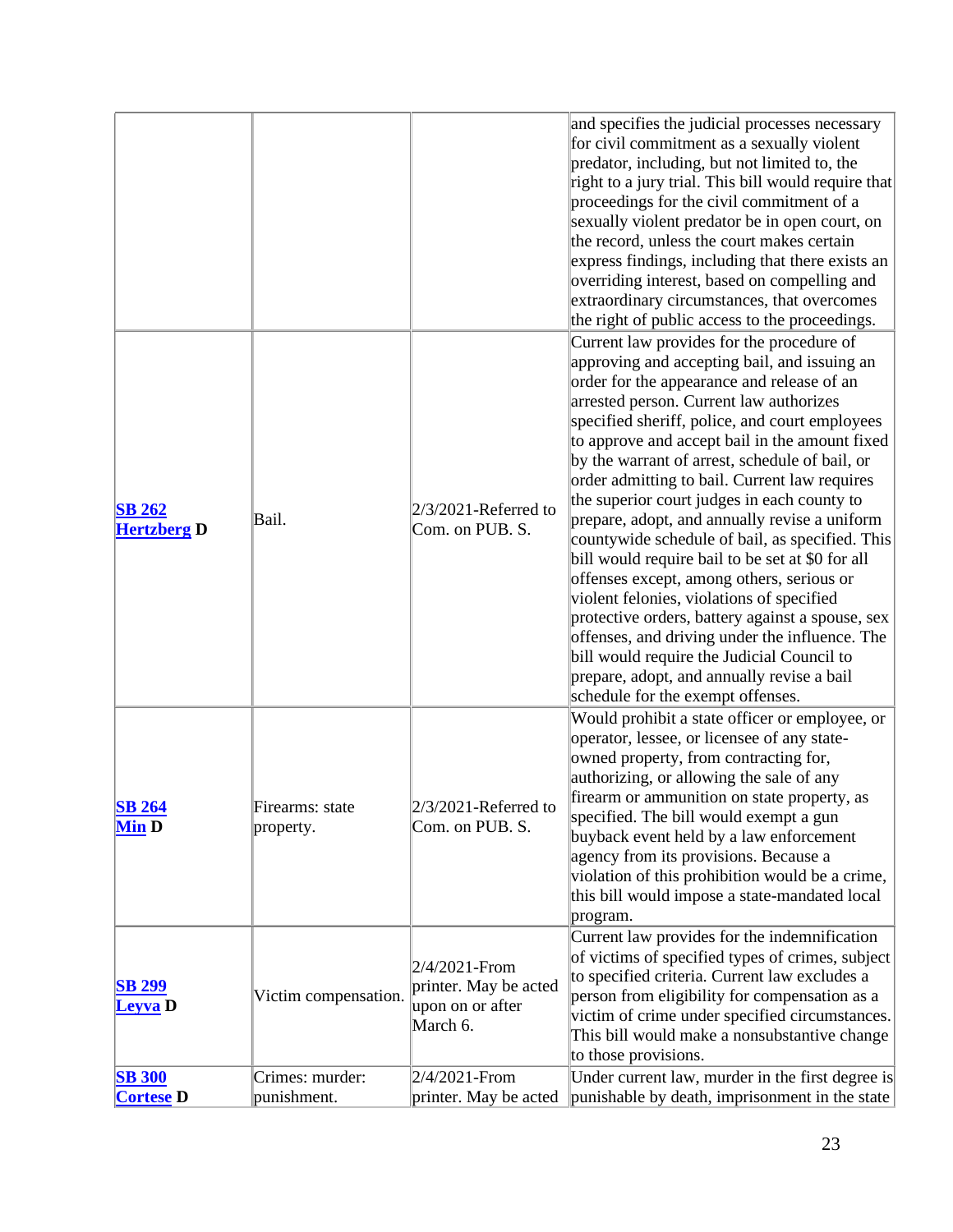|                                  |                                                                        | upon on or after                                                          | prison for life without the possibility of parole,                                                                                                                                                                                                                                                                                                                                                                                                                                                                                                                                                                                                                                                                                                                                                                                                                                                                                                                                                 |
|----------------------------------|------------------------------------------------------------------------|---------------------------------------------------------------------------|----------------------------------------------------------------------------------------------------------------------------------------------------------------------------------------------------------------------------------------------------------------------------------------------------------------------------------------------------------------------------------------------------------------------------------------------------------------------------------------------------------------------------------------------------------------------------------------------------------------------------------------------------------------------------------------------------------------------------------------------------------------------------------------------------------------------------------------------------------------------------------------------------------------------------------------------------------------------------------------------------|
|                                  |                                                                        | March 6.                                                                  | or imprisonment in the state prison for a term<br>of 25 years to life. Current law, added by<br>Proposition 115 of the June 5, 1990, statewide<br>primary election, provides that a person, not<br>the actual killer, who is found guilty of first<br>degree murder, and who, with reckless<br>indifference to human life and as a major<br>participant in certain specified violent felonies,<br>aided, abetted, counseled, commanded,<br>induced, solicited, requested, or assisted in the<br>commission of that felony, shall be punished<br>by death or imprisonment in the state prison<br>without the possibility of parole. Current law<br>provides for amendment of these provisions by<br>a 2/3 vote of each house of the Legislature.<br>This bill would repeal the aforementioned<br>provision requiring punishment by death or<br>imprisonment for life without the possibility of<br>parole for a person convicted of murder in the<br>first degree who is not the actual killer, but |
|                                  |                                                                        |                                                                           | acted with reckless indifference for human life<br>as a major participant in certain specified<br>violent felonies.<br>Would repeal existing law providing the                                                                                                                                                                                                                                                                                                                                                                                                                                                                                                                                                                                                                                                                                                                                                                                                                                     |
| <b>SB 317</b><br><b>Stern D</b>  | Competence to stand<br>trial.                                          | $2/5/2021$ -From<br>printer. May be acted<br>upon on or after<br>March 7. | process for restoring competency for a person<br>charged with a misdemeanor, or a violation of<br>probation for a misdemeanor, including<br>provisions regarding administration for<br>antipsychotic medication. This bill would<br>replace these provisions and authorize the<br>court to conduct an inquiry into a defendant's<br>competency, as specified. The bill would<br>permit a court, upon finding the defendant<br>incompetent to stand trial, to suspend the<br>proceedings and take certain actions, including<br>granting diversion not to exceed one year,<br>referring the matter to alternative justice,<br>diversion, or community treatment programs<br>with the goal of improving mental health,<br>evaluate whether to refer the matter for<br>conservatorship proceedings, or to dismiss the<br>charges, as specified.                                                                                                                                                       |
| <b>SB 320</b><br><b>Eggman</b> D | Domestic violence<br>protective orders:<br>possession of a<br>firearm. | 2/5/2021-From<br>printer. May be acted<br>upon on or after<br>March 7.    | Current law prohibits a person subject to a<br>protective order, as defined, from owning,<br>possessing, purchasing, or receiving a firearm<br>while that protective order is in effect and<br>makes a willful and knowing violation of a<br>protective order a crime. Current law requires<br>the court, when issuing the order with both                                                                                                                                                                                                                                                                                                                                                                                                                                                                                                                                                                                                                                                         |